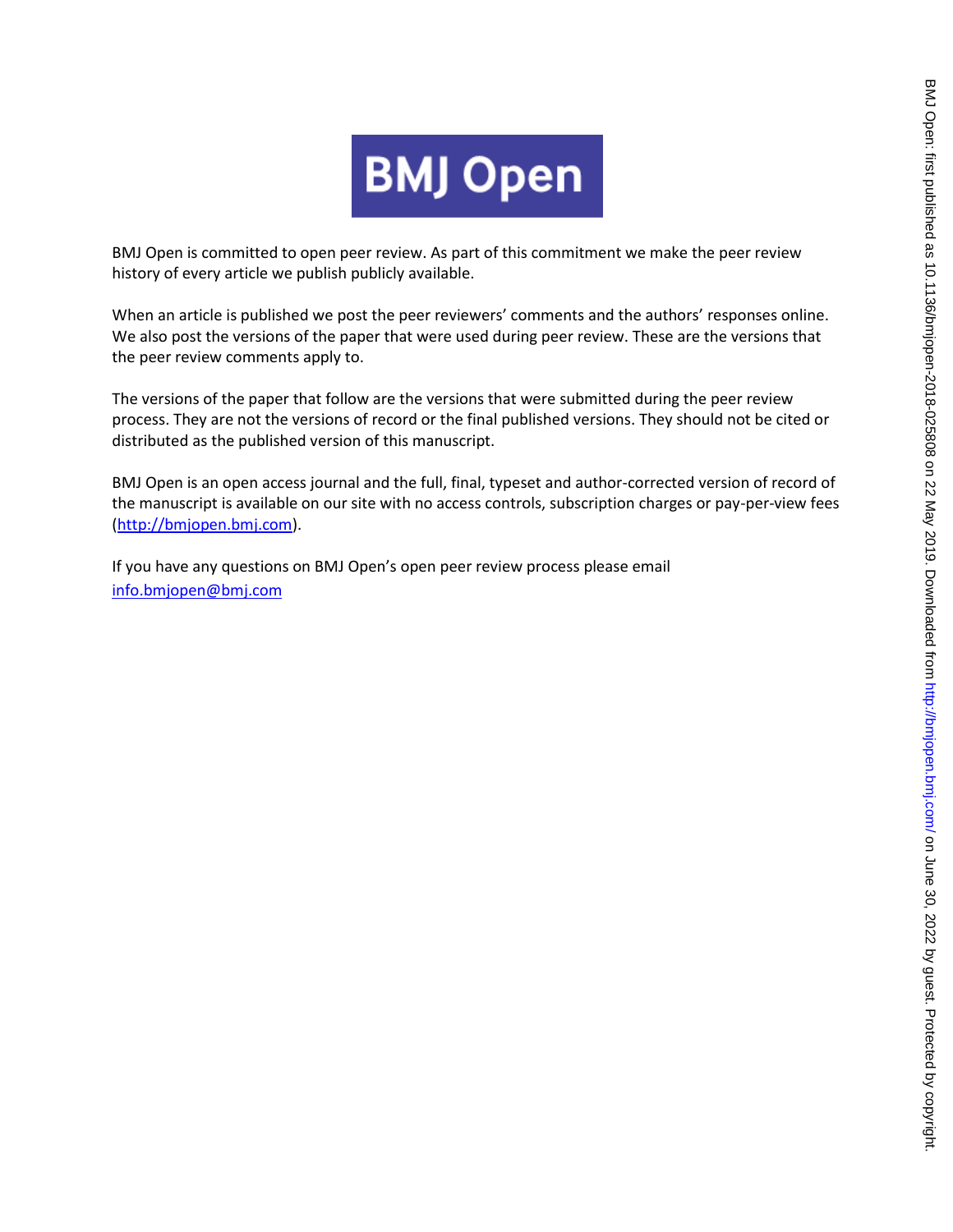## **BMJ Open**

#### **The global epidemiology of Neisseria gonorrhoeae in infertile populations: a protocol for a systematic review**

| Journal:                      | <b>BMJ</b> Open                                                                                                                                                                                                                                                                                                                                                                                                                                                                                                                                                                                                                                                                                                                                                                             |
|-------------------------------|---------------------------------------------------------------------------------------------------------------------------------------------------------------------------------------------------------------------------------------------------------------------------------------------------------------------------------------------------------------------------------------------------------------------------------------------------------------------------------------------------------------------------------------------------------------------------------------------------------------------------------------------------------------------------------------------------------------------------------------------------------------------------------------------|
| Manuscript ID                 | bmjopen-2018-025808                                                                                                                                                                                                                                                                                                                                                                                                                                                                                                                                                                                                                                                                                                                                                                         |
| Article Type:                 | Protocol                                                                                                                                                                                                                                                                                                                                                                                                                                                                                                                                                                                                                                                                                                                                                                                    |
| Date Submitted by the Author: | 02-Aug-2018                                                                                                                                                                                                                                                                                                                                                                                                                                                                                                                                                                                                                                                                                                                                                                                 |
| Complete List of Authors:     | Chemaitelly, Hiam; Weill Cornell Medical College in Oatar, Infectious<br>Disease Epidemiology Group<br>Harfouche, Manale; Weill Cornell Medical College in Qatar, Infectious<br>Disease Epidemiology Group<br>Blondeel, Karel; World Health Organization, Department of Reproductive<br>Health and Research; Ghent University, Faculty of Medicine and Health<br>Sciences<br>Matsaseng, Thabo Christopher; World Health Organization, Department of<br>Reproductive Health and Research<br>Kiarie, James; World Health Organization, Department of Reproductive<br>Health and Research<br>Toskin, Igor; World Health Organization, Department of Reproductive<br>Health and Research<br>Abu-Raddad, Laith; Weill Cornell Medical College in Qatar, Infectious<br>Disease Epidemiology Group |
| Keywords:                     | EPIDEMIOLOGY, Gonorrhea, Neisseria gonorrhoeae, infertility, sexually<br>transmitted infections, prevalence                                                                                                                                                                                                                                                                                                                                                                                                                                                                                                                                                                                                                                                                                 |
|                               |                                                                                                                                                                                                                                                                                                                                                                                                                                                                                                                                                                                                                                                                                                                                                                                             |
|                               | <b>SCHOLARONE™</b><br><b>Manuscripts</b>                                                                                                                                                                                                                                                                                                                                                                                                                                                                                                                                                                                                                                                                                                                                                    |

BMJ Open: first published as 10.1136/bmjopen-2018-025808 on 22 May 2019. Downloaded from http://bmjopen.bmj.com/ on June 30, 2022 by guest. Protected by copyright. BMJ Open: first particled as 10.1136/biright. Protected by 2019. Downloaded from Dewall and Amaged from the changed from the 10.020 S25808 on 22 May 10.1136/biright. Protected by concept in the changed from the changed fro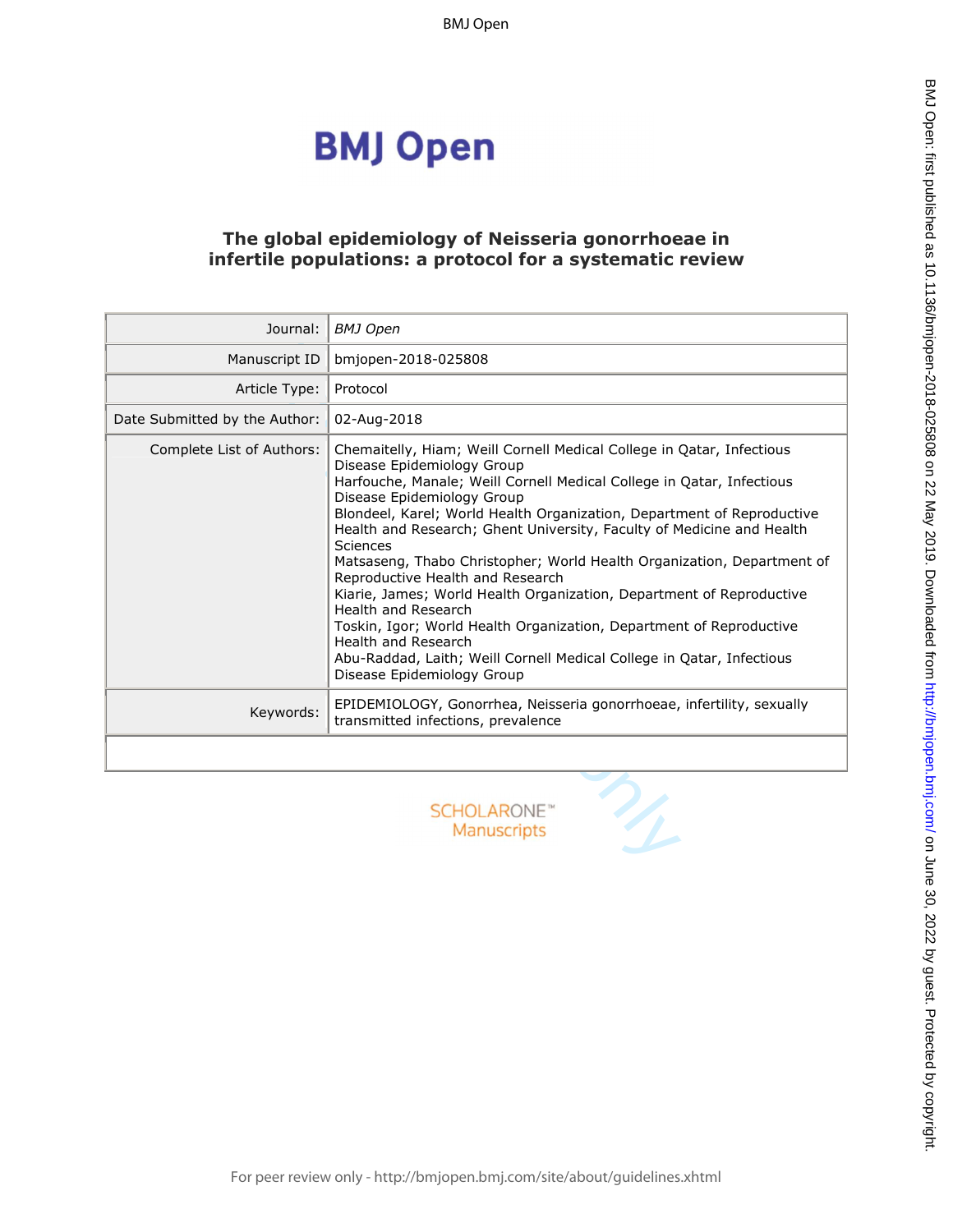## **The global epidemiology of** *Neisseria gonorrhoeae* **in infertile populations: a protocol for a systematic review**

Hiam Chemaitelly, <sup>1</sup> Manale Harfouche, <sup>1</sup> Karel Blondeel,<sup>2,3</sup> Thabo Christopher Matsaseng,<sup>2</sup>

James Kiarie,<sup>2</sup> Igor Toskin,<sup>2</sup> and Laith J. Abu-Raddad<sup>1,4,5</sup>

<sup>1</sup>Infectious Disease Epidemiology Group, Weill Cornell Medicine-Qatar, Cornell University, *Qatar Foundation-Education City, Doha, Qatar* 2*Department of Reproductive Health and Research, World Health Organization, Geneva,* 

*Switzerland* 

*Faculty of Medicine and Health Sciences, Ghent University, Ghent, Belgium* 

Epidemiology Group, Weill Cornell Medicine-Qatar, Condition City, Doha, Qatar<br>Froductive Health and Research, World Health Organiza.<br>Froductive Health and Research, World Health Organiza.<br>Incare Policy and Research, Weill *Department of Healthcare Policy and Research, Weill Cornell Medicine, Cornell University, New York, USA* 

*College of Health and Life Sciences, Hamad bin Khalifa University, Doha, Qatar* 

**Word count:** Abstract: 300 words; Text: 2,066 words.

**Number of tables:**  1

**Running head**: *Neisseria gonorrhoeae* in infertile populations

**Reprints or correspondence:** Dr. Laith J. Abu-Raddad, Infectious Disease Epidemiology Group, Weill Cornell Medicine-Qatar, Qatar Foundation – Education City, P.O. Box 24144, Doha, Qatar. Tel: +(974) 4492-8321; fax: +(974) 4492-8333; e-mail: lja2002@qatarmed.cornell.edu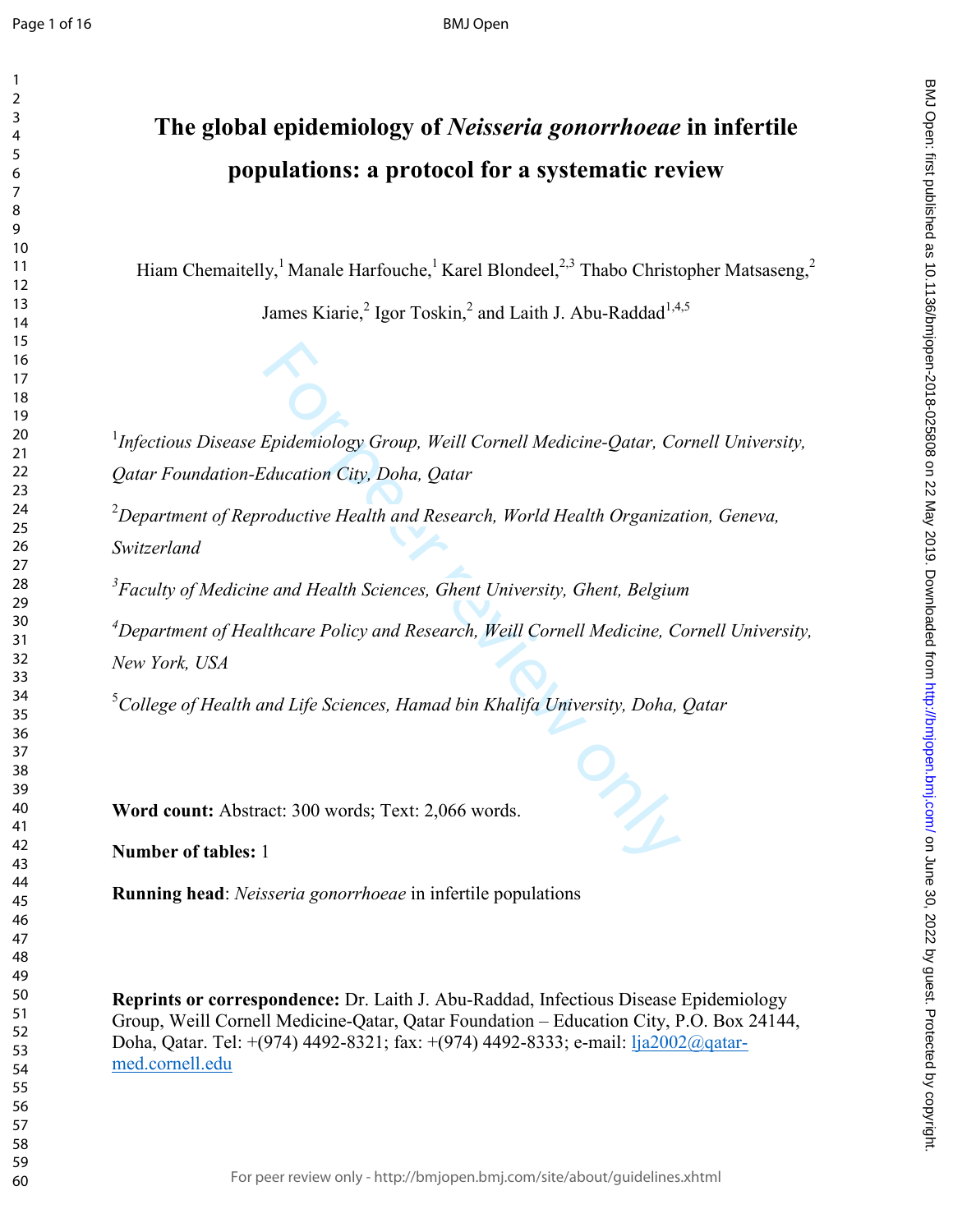$\mathbf{1}$ 

 $\overline{2}$ 

**ABSTRACT Introduction:** A key target of the World Health Organization's (WHO) "Global Health Sector Strategy on sexually transmitted infections (STIs), 2016-2021" is achieving 90% reduction in *Neisseria gonorrhoeae* (gonorrhea for short) incidence globally by 2030. Though untreated gonorrhea has been linked to infertility, the epidemiology of this infection in infertile populations remains poorly understood, and somewhat a neglected area of reproductive health. Our proposed systematic review aims to fill this gap by characterizing comprehensively gonorrhea infection in infertile populations globally.

For the fill this gap by characterizing comprehensively got globally.<br>
For the fill this gap by characterizing comprehensively got globally.<br>
For the systematically reviewed as inforted<br>
tion guidelines. The findings will **Methods and analysis:** All available studies of gonorrhea infection in infertile populations, including infertility clinic attendees, will be systematically reviewed as informed by the Cochrane Collaboration guidelines. The findings will be reported following the PRISMA guidelines. Data sources will be searched using broad index terms exploded to cover all subheadings and free text terms with no language or year restriction. Any epidemiological measure based on primary data will be eligible for inclusion in the review. Measures based on different assay types will be extracted as separate studies for different analyses. Only one site of infection per assay type will be considered based on a predefined priority order. Samples including fewer than ten participants or assessing infection in the upper genital tract will be excluded. Quality assessments will be conducted for all measures included in the systematic review. Meta-analyses will be implemented using DerSimonian-Laird random-effect models to estimate the mean prevalence of gonorrhea globally, as well as stratified by WHO region, assay type, sex, infertility type, infertility diagnosis, among other factors. A detailed heterogeneity assessment will be performed, and sources of between-study heterogeneity will be identified using meta-regressions analyses.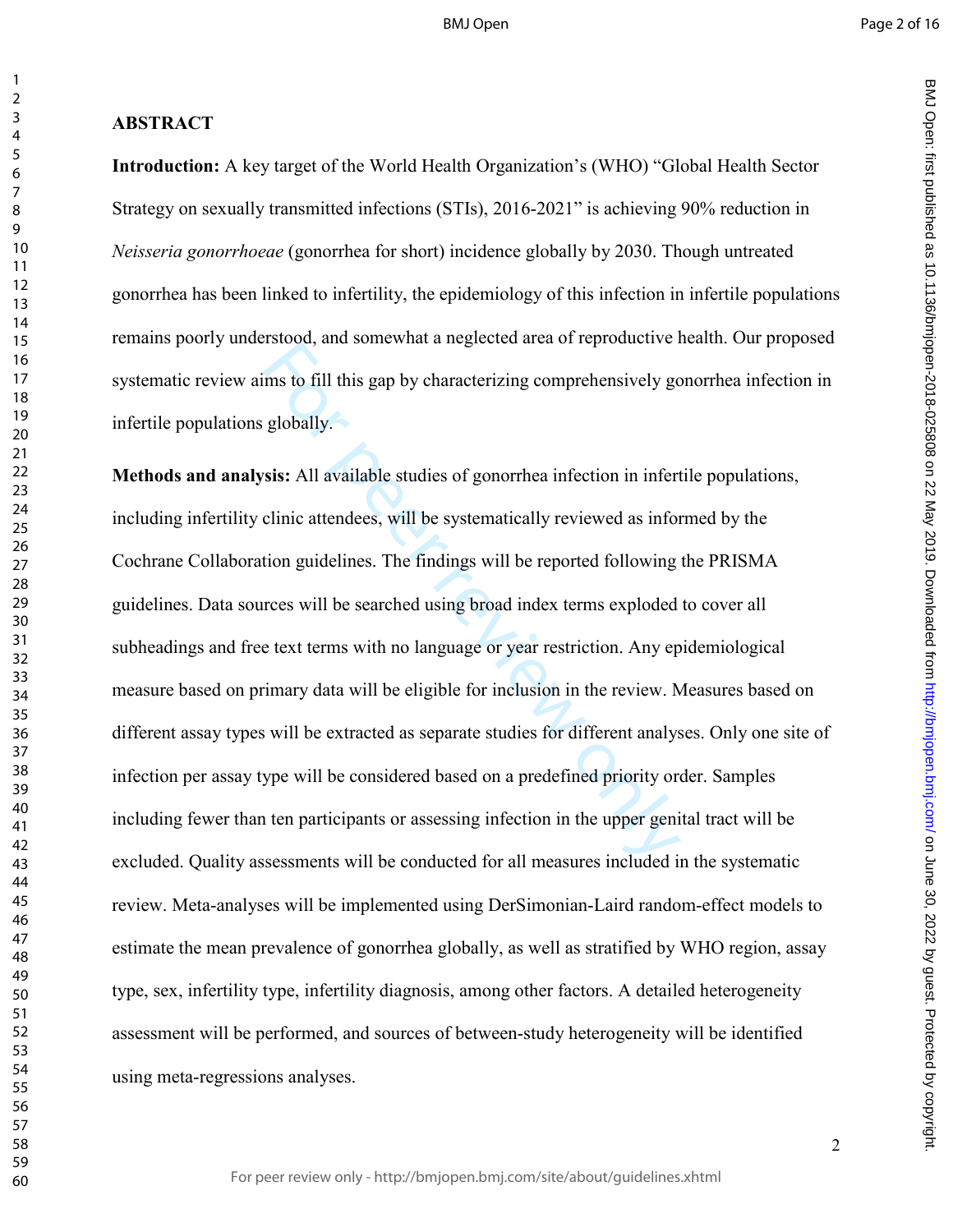$\mathbf{1}$ 

#### BMJ Open

**Ethics and dissemination:**  An institutional review board clearance is not required as all data are publicly available. The findings will be disseminated through a peer-reviewed publication and international scientific meetings/workshops with key stakeholders. **PROSPERO registration number:** CRD42018102934

#### **Strengths and limitations of the study**

- tations of the study<br>a systematic review of the epidemiology of gonorrhea ir<br>globally.<br>ill provide estimates for the mean prevalence of gonorrh<br>ulations stratified by key factors.<br>ill identify opportunities to attend to th • The study is a systematic review of the epidemiology of gonorrhea infection in infertile populations globally.
- The study will provide estimates for the mean prevalence of gonorrhea infection in infertile populations stratified by key factors.
- The study will identify opportunities to attend to the World Health Organization Global Health Sector Strategy on Sexually Transmitted Infections, 2016-2021.

**Keywords:** Gonorrhea, *Neisseria gonorrhoeae*, infertility, sexually transmitted infections, epidemiology, prevalence.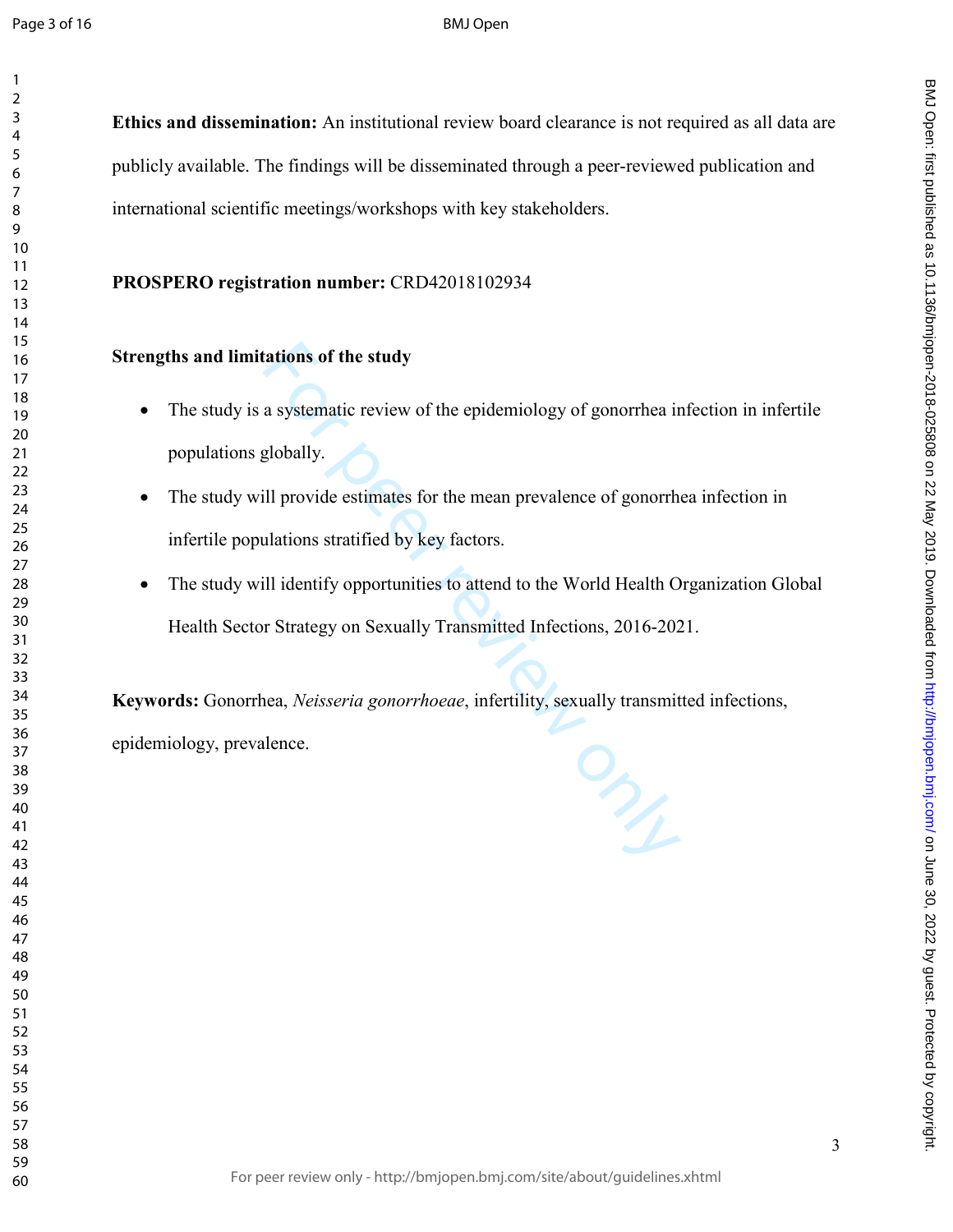BMJ Open: first particled as 10.1136/biright. Protected by 2019. Downloaded from Dewall and Amaged from the changed from the 10.020 S25808 on 22 May 10.1136/biright. Protected by concept in the changed from the changed fro

BMJ Open: first published as 10.1136/bmjopen-2018-025808 on 22 May 2019. Downloaded from http://bmjopen.bmj.com/ on June 30, 2022 by guest. Protected by copyright

#### **INTRODUCTION**

Gonorrhea is a common sexually transmitted infection (STI) caused by the bacterium *Neisseria*  gonorrhoeae.<sup>1</sup> In 2012, the World Health Organization (WHO) estimated the rate of new gonorrhea infections globally at 19 per 1,000 women and 24 per 1,000 men, suggesting the exposure of well over 75 million individuals to the infection every year.<sup>1</sup>

hese infections are asymptomatic, thus evading detection<br>or serious reproductive health outcomes such as cervictitie, and subsequently infertility in women, and epididymi<br>statitis, and subsequently infertility in men.<sup>2-4</sup> A large fraction of these infections are asymptomatic, thus evading detection and treatment, and increasing the risk for serious reproductive health outcomes such as cervicitis, pelvic inflammatory disease, and subsequently infertility in women, and epididymitis, epididymoorchitis, chronic prostatitis, and subsequently infertility in men.<sup>2-4</sup> Infertility is estimated to affect close to 2% of reproductive age women with no prior live birth and over 10% of reproductive age women with earlier successful deliveries.<sup>5</sup> Data on the prevalence of infertility among men are scarce.<sup>6</sup> Available regional estimates are in the range of 2.5-12%, based on survey data among women and assuming that 20-30% of female infertility is attributed to a male factor.<sup>7</sup> Despite their health, social, and economic implications, <sup>89</sup> STIs and infertility have for long languished at the bottom on health policy agendas. Recently, within the framework of the United Nations' Sustainable Development Goal (SDG-3) of "ensuring healthy lives and promoting the well-being for all",<sup>10</sup> the WHO has formulated the "Global Health Sector Strategy on STIs, 2016-2021."<sup>11</sup> The strategy's goal is to end STI epidemics as a public health concern by 2030.<sup>11</sup> A key target is achieving, by 2030, 90% reduction in *Neisseria gonorrhoeae* incidence.<sup>11</sup> Five strategic directions/actions are proposed to guide countries' progress towards set targets; the first is to understand the STI epidemic and STI burden including infertility as a basis for advocacy, political commitment, national planning, resource mobilization and allocation, implementation, and programme improvement. $^{11}$ 

 $\mathbf{1}$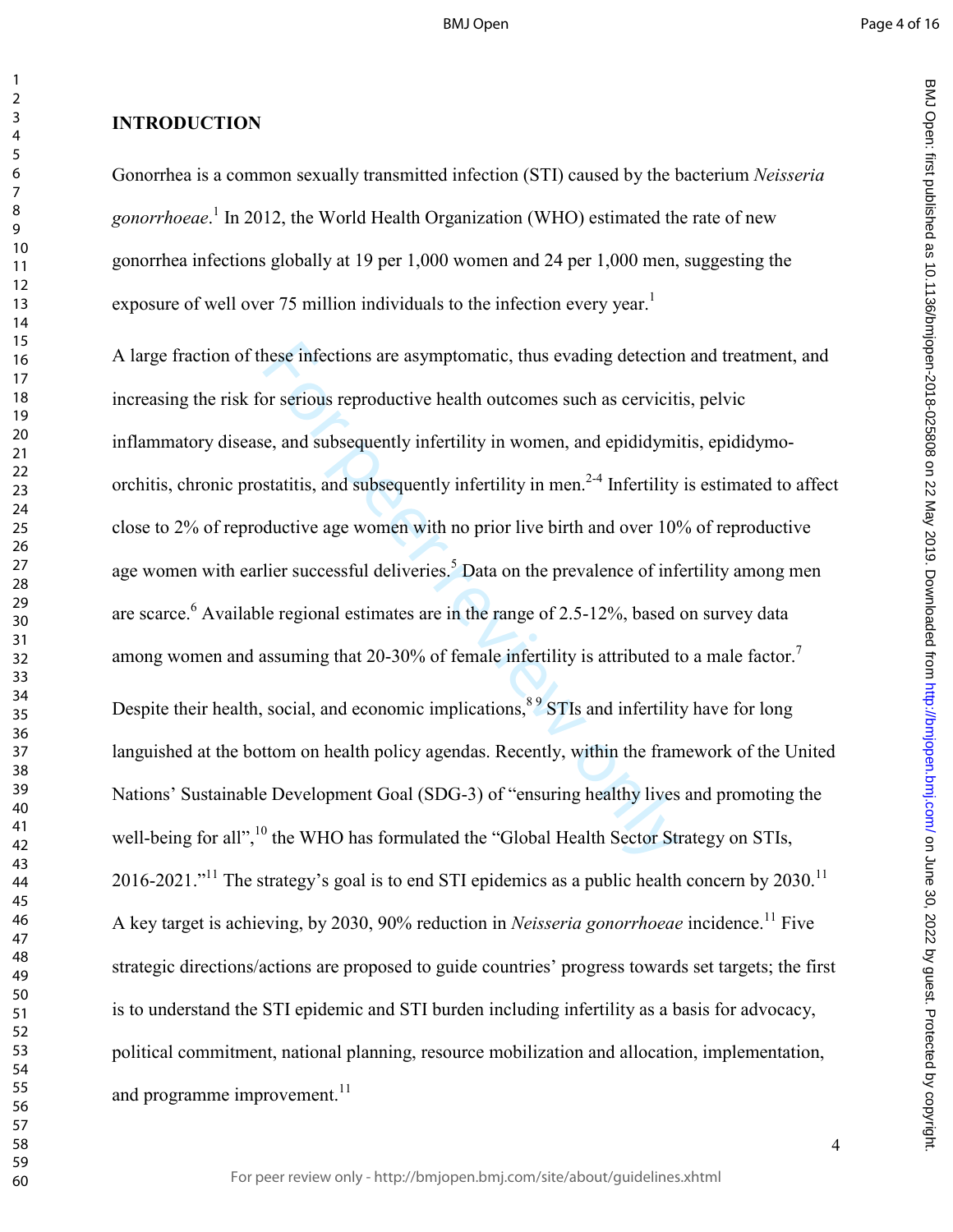$\mathbf{1}$ 

#### BMJ Open

Against this background, our proposed systematic review aims to characterize comprehensively the global epidemiology of gonorrhea infection in infertile populations defined broadly to also include partners/infertility clinic attendees. Our specific objectives are 1) to conduct a global systematic review and synthesis of evidence of gonorrhea infection in infertile populations, 2) to generate estimates for the pooled mean prevalence of gonorrhea globally, as well as stratified by WHO region, type of assay, sex, infertility type, and infertility diagnosis among other relevant key factors, and 3) to identify sources of between-study heterogeneity and quantify their contribution to the variability in gonorrhea prevalence.

#### **METHODS**

Fassay, ext, internsty sypty, and internsty suggress and<br>o identify sources of between-study heterogeneity and quariability in gonorrhea prevalence.<br>This protocol was informed by the Cochrane Collaboration<br>of this protocol The development of this protocol was informed by the Cochrane Collaboration guidelines,  $^{12}$  with section items reported based on the Preferred Reporting Items for Systematic Reviews and Metaanalyses Protocols (PRISMA-P) guidelines.<sup>13</sup> The checklist for PRISMA-P can be found in Table 1. The timeline for conducting the review of the literature is from the  $26<sup>th</sup>$  of March 2018 to the  $28<sup>th</sup>$  of February 2019.

#### **Review questions**

The research questions are: What is the scope of evidence for gonorrhea infection among infertile populations? What are the pooled mean gonorrhea infection levels among infertile populations globally, and do these estimates vary by WHO region, assay type, sex, infertility type, and infertility diagnosis among other relevant factors? What sources contribute to the heterogeneity in gonorrhea prevalence among infertile populations?

#### **Data sources and search strategy**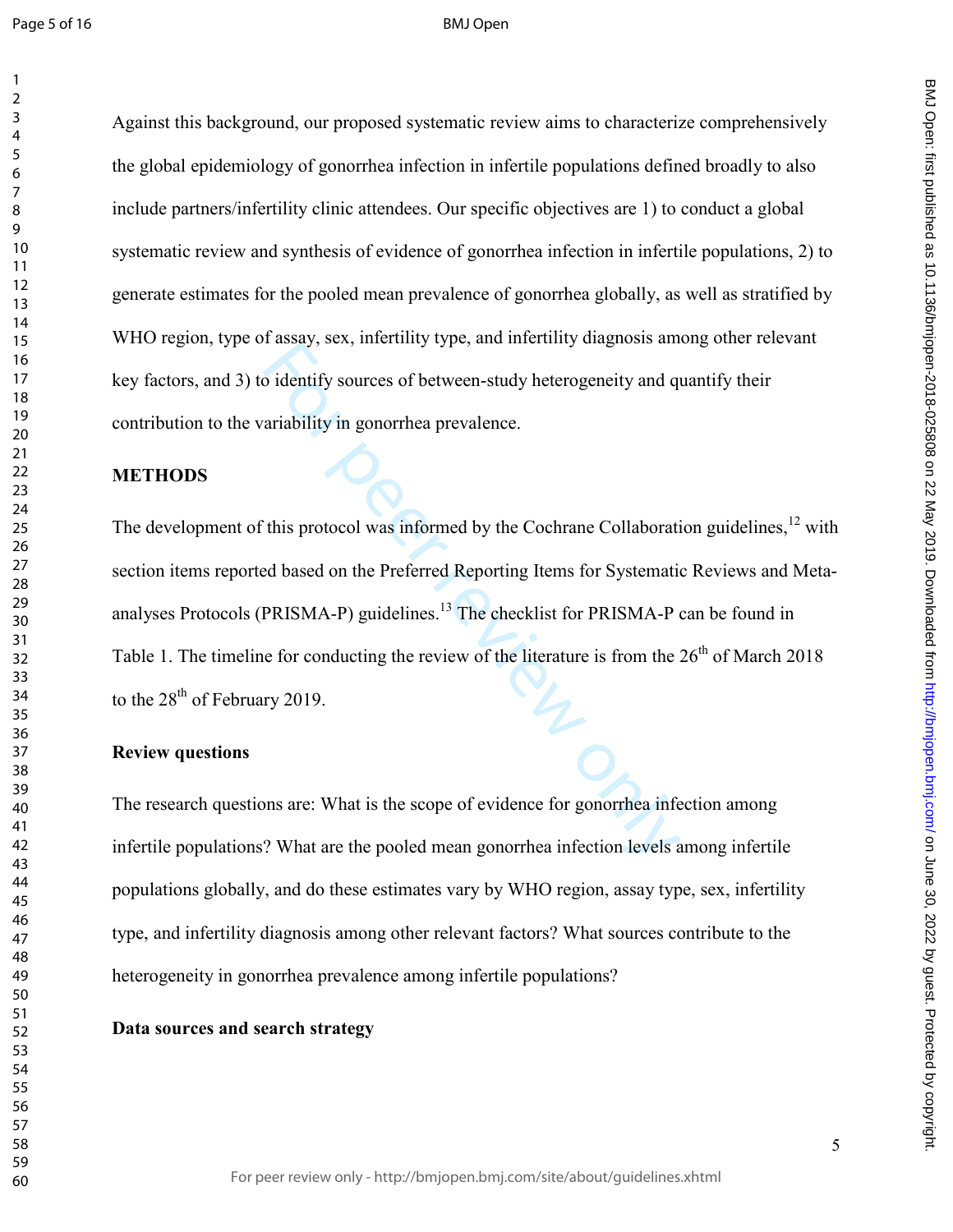BMJ Open: first particled as 10.1136/biright. Protected by 2019. Downloaded from Dewall and Amaged from the changed from the 10.020 S25808 on 22 May 10.1136/biright. Protected by concept in the changed from the changed fro

BMJ Open: first published as 10.1136/bmjopen-2018-025808 on 22 May 2019. Downloaded from http://bmjopen.bmj.com/ on June 30, 2022 by guest. Protected by copyright

 $\mathbf{1}$ 

regative of year restriction. Our search states of year restriction of a property of year restricting the search to outcomes of interest se not used to ensure the search comprehensiveness. Our d in Box 1. This initial sear We will search the global literature by surveying PubMed and Embase using broad index terms, that is MeSH/Emtree terms exploded to cover all subheadings, as well as free text terms for "gonorrhea", "neisseria gonorrhoeae", "pelvic inflammatory disease", " gonococcus", "gonococci", "gonococcal", "epididymitis", "orchitis", "seminal vesicle disease", and "seminal vasculitis" matched with "infertility", "fertility" and "assisted reproductive techniques/infertility therapy", with no language or year restriction. Our search strategy was drafted to capture any study among infertile populations that could include gonorrhea as a primary or secondary outcome. Epidemiology terms restricting the search to outcomes of interest such as "incidence" or "prevalence" were not used to ensure the search comprehensiveness. Our detailed search strategy can be found in Box 1. This initial search was conducted on the  $8<sup>th</sup>$  of May 2018 and will be updated prior to manuscript publication.

The bibliography lists of all articles included in the review and all relevant reviews of literature will be further hand searched to avoid missing any articles with relevant information.

#### **Eligibility criteria**

Any document reporting a measure of gonorrhea incidence and/or prevalence in infertile populations based on primary data will be eligible for inclusion in the review. Our definition of infertile populations is broad and includes men and/or women undergoing any infertility evaluation or treatment, that is infertility clinic attendees and their partners. No restrictions based on study setting, time frame, or language will be applied. Our exclusion criteria cover case reports, case series, editorials, commentaries, qualitative studies, literature reviews, studies in populations exposed to voluntary sterilization, studies based on self-reported exposure to gonorrhea, studies assessing gonorrhea in samples of less than ten participants, or assessing the infection in tissue samples from the upper genital tract.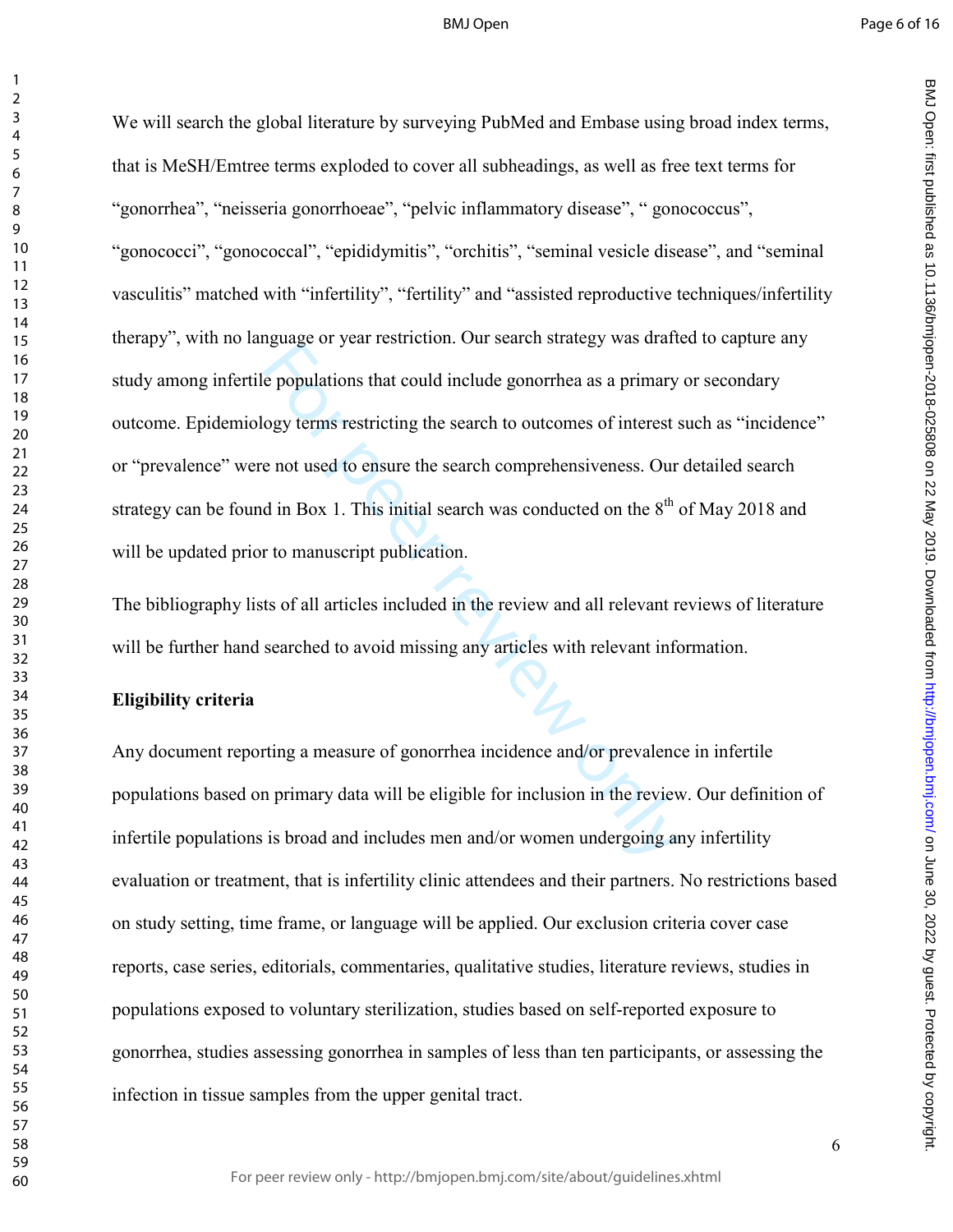#### **Study outcomes and prioritization**

Our outcomes of interest include: 1) any gonorrhea incidence measure reported as an incidence rate, that is the number of new infections among infertile populations per unit time, or reported as a seroconversion risk that is the number of new infections in a susceptible infertile population, and/or 2) any gonorrhea prevalence measure that is the number of existing gonorrhea infections identified among an infertile population.

infertile population.<br>
incidence or prevalence measures ascertained using different endined exercise exercise exercise exercise exercise<br>
exercise exercise separate studies to be used for different analyses. As<br>
stypes wil Multiple gonorrhea incidence or prevalence measures ascertained using different assay types (for example polymerase chain reaction (PCR), culture, gram stain, immunoglobulin among others) will be extracted as separate studies to be used for different analyses. Assays applied to different biological specimen types will be considered based on a predefined sequential order that prioritizes, for men, gonorrhea detection in urethral swabs, followed by urine and then semen samples, and for women, gonorrhea detection in endocervical swabs, followed by vaginal and then urine samples. All serological measures of gonorrhea, if any, will be also extracted.

#### **Study selection**

The search results identified through electronic databases will be imported into a reference manager, Endnote. Here, screening for duplicate citations will be performed using eight different search combinations including one or more of the "author", "year", "title", and "journal" fields. After excluding duplicates, we will export the references of remaining citations to Excel where the screening of titles and abstracts will be performed by HC. During this first screening stage, articles will be coded 1 "relevant" if an outcome of interest is reported in the abstract, 2 "potentially relevant" if an outcome of interest is not reported in the abstract but could be included in the full-text, and 0 "not relevant" if otherwise. Double screening for a fraction of the articles (25%) will be performed by another co-author (MH), and discrepancies will be discussed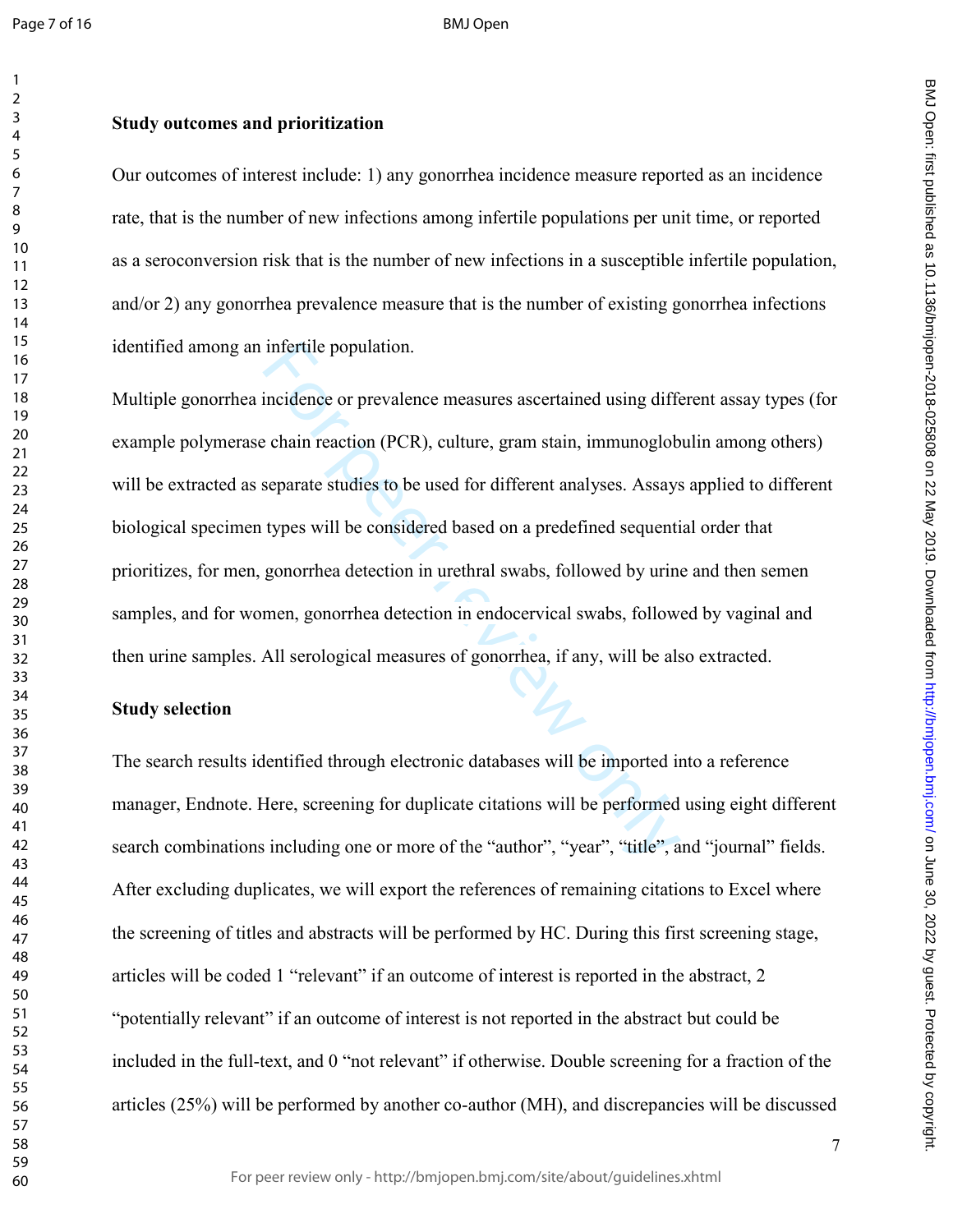BMJ Open: first particled as 10.1136/biright. Protected by 2019. Downloaded from Dewall and Amaged from the changed from the 10.020 S25808 on 22 May 10.1136/biright. Protected by concept in the changed from the changed fro

BMJ Open: first published as 10.1136/bmjopen-2018-025808 on 22 May 2019. Downloaded from http://bmjopen.bmj.com/ on June 30, 2022 by guest. Protected by copyright

 $\mathbf{1}$ 

among authors. Full-texts of articles identified as "relevant" or "potentially relevant" will be retrieved for further screening. For this systematic review, the term *'report'* will be used to refer to a research document/article that includes one or more outcome measures of interest (here, gonorrhea incidence or prevalence), while the term *'study'* will be used to refer to details related to a specific outcome measure in a specific population. Duplicate study findings will be considered only once using the more detailed report.

#### **Data extraction and management**

d management<br>
lentified as relevant during the full-text screening stage v<br>
software programme. The following information will be<br>
l citation, country, WHO region, year of data collection<br>
umpling methodology, biological s Data from articles identified as relevant during the full-text screening stage will be extracted by HC into a statistical software programme. The following information will be extracted: author(s), publication year, full citation, country, WHO region, year of data collection start and end, study site, study design, sampling methodology, biological specimen type, sample size, study population and its characteristics (sex, age, infertility type, infertility diagnosis, presence of urogenital symptoms), sample size of tested population, number of participants positive for gonorrhea infection, and type of assay used for gonorrhea infection ascertainment. In addition to the overall gonorrhea measure, reported stratified measures will be extracted whenever ten or more individuals have been included per stratum. Double extraction will be performed by MH, and discrepancies will be settled by consensus or by contacting the authors. Data extraction for articles in foreign languages will be performed by native speakers as available.

#### **Risk of bias assessment**

A risk of bias assessment (ROB) for each gonorrhea study included in the review will be conducted informed by the Cochrane approach.<sup>12</sup> Each study will be rated as having "low" vs. "high" ROB on four quality domains assessing 1) the validity of the infertility definition (follows WHO definition that is failure to conceive after at least one year of regular unprotected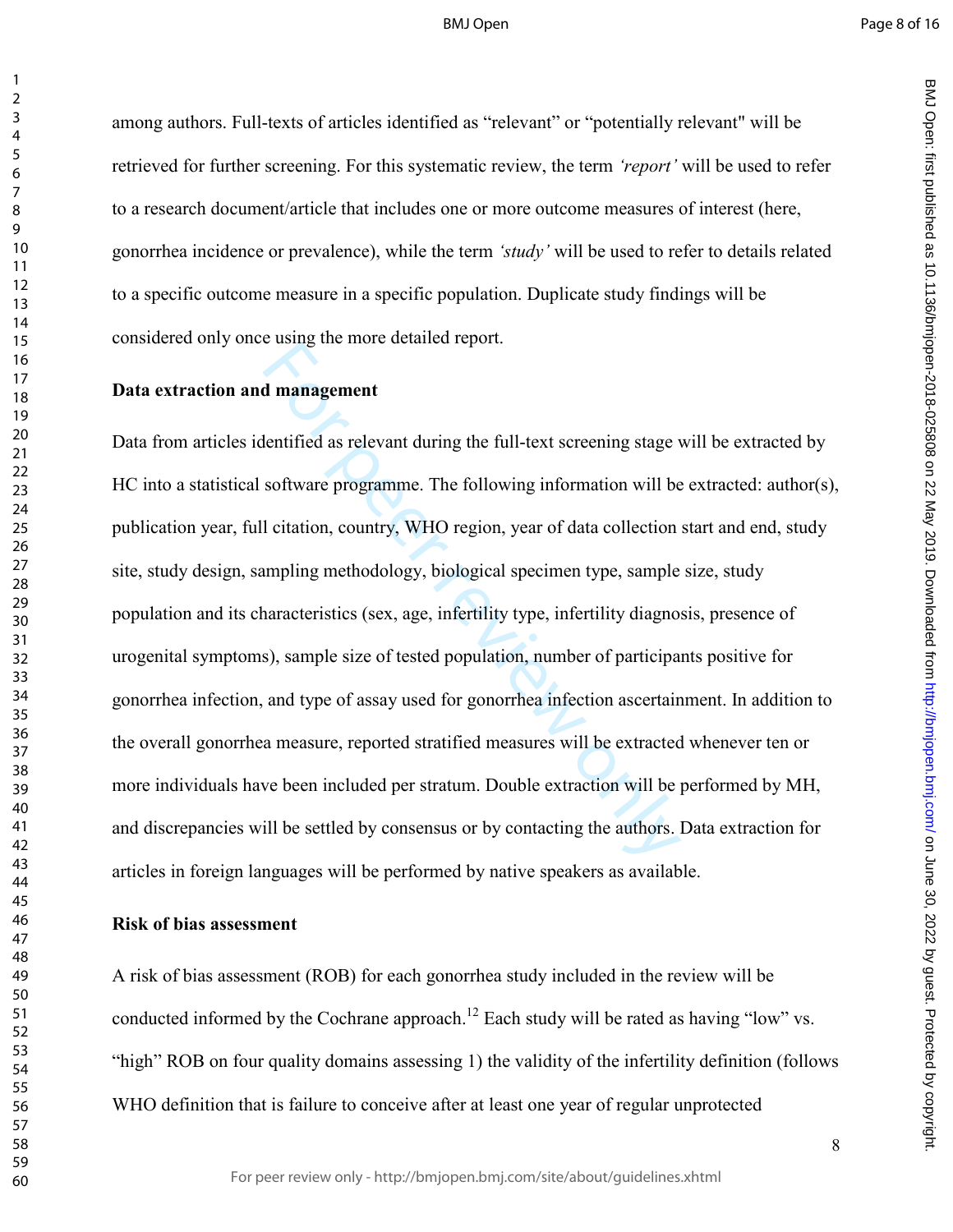$\mathbf{1}$ 

#### BMJ Open

intercourse vs. otherwise), 2) the lack of exposure to antimicrobials for at least one week prior to the collection of biological samples (ascertained vs. otherwise), 3) consistency in the assay used for infection ascertainment (same assay used for testing all participants vs. otherwise), and 4) the response rate ( $\geq 80\%$  vs.  $\leq 80\%$ ). Studies with missing information for any of the domains will be considered as having 'unclear' ROB for that specific domain. The precision of measures will be determined based on the sample size of the population tested. A study will be considered of 'high' precision if its original sample included a minimum of 100 tests for gonorrhea infection. Confidence in the body of evidence will be assessed by reporting the fraction of studies with low (or high) ROB in respectively, at least one, two, three or all four quality domain(s).

#### **Data synthesis and analysis**

Solid sample sale of the population tested. Thistay winds<br>Soliginal sample included a minimum of 100 tests for goody of evidence will be assessed by reporting the fraction<br>Spectively, at least one, two, three or all four q Gonorrhea studies based on the overall sample will be reported in a table format along with key information pertaining to each study. The scope of evidence will be described by conducting descriptive analyses on the extracted data. Ranges and medians for gonorrhea measures will be reported stratified by key study and population characteristics.

The global and regional pooled estimates for the mean gonorrhea prevalence and their associated 95% confidence intervals (CIs) will be calculated using meta-analyses. Here, the prevalence measure for the overall study sample will be replaced by stratified measures, whenever possible. For each study, only one stratification will be selected based on the following order of priority: country, sex, infertility diagnosis, infertility type, age, and year of data collection. The variances of selected studies will be stabilized using a Freeman-Tukey double arcsine square-root transformation.<sup>14 15</sup> Studies then will be weighted using the inverse variance method,  $15\frac{16}{16}$  and will be subsequently pooled into a summary estimate for the mean using a Dersimonian-Laird random-effects model.<sup>17</sup> Additional meta-analyses will be implemented to estimate the pooled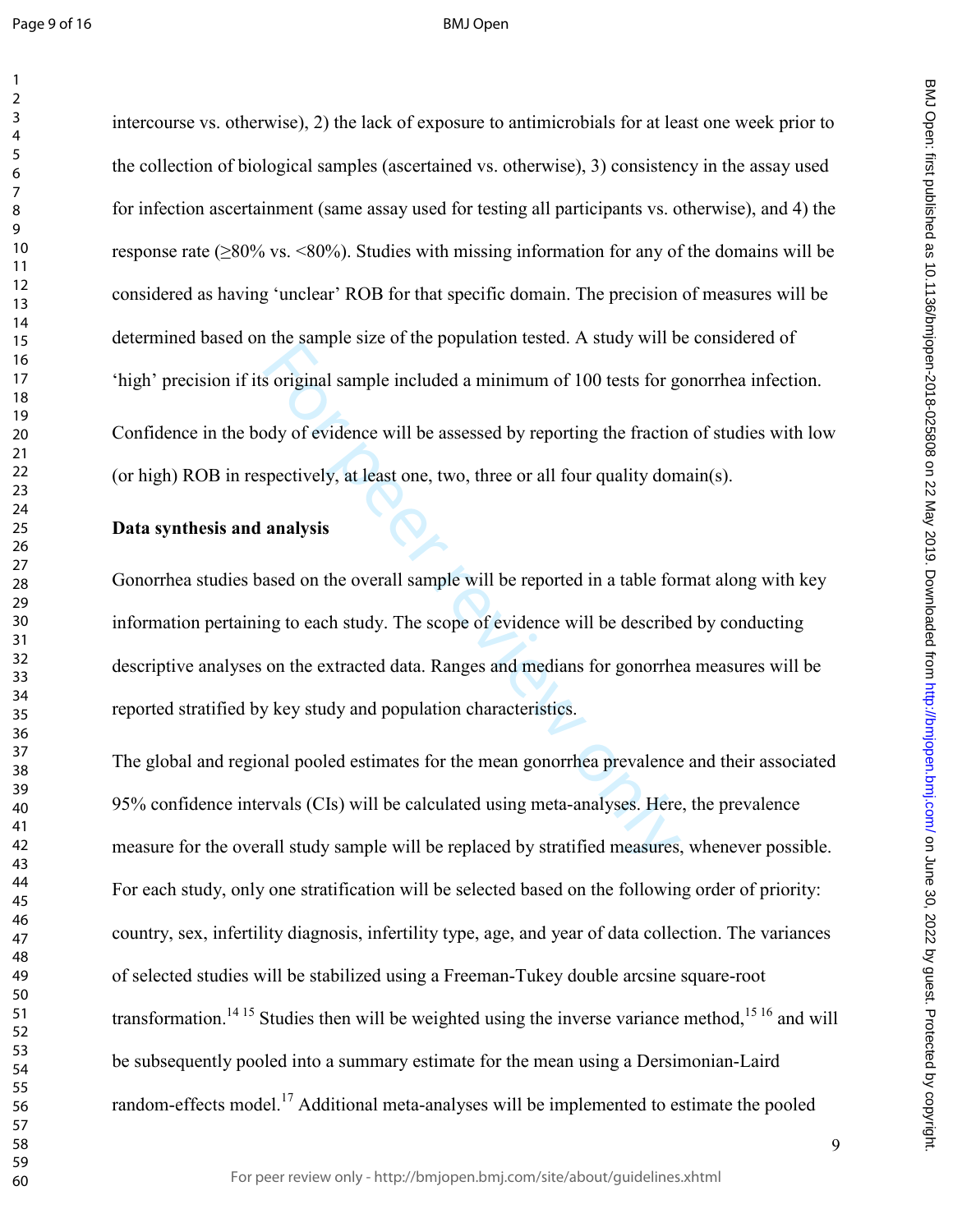mean gonorrhea prevalence stratified by assay type, sex, infertility type, and infertility diagnosis among other factors.

Heterogeneity across studies will be described by reporting, for each meta-analysis: the Cochran's Q statistic, a measure that assesses the existence of heterogeneity across studies;  $I^2$ , a measure that quantifies the magnitude of between-study variation due to true differences in effect size across studies; and the prediction interval, a measure that estimates the 95% interval of the distribution of true effect sizes.<sup>12 18</sup>

and the prediction interval, a measure that estimates the 9<br>
effect sizes.<sup>1218</sup><br>
llyses will be conducted to identify sources of between-s<br>
s will be first implemented to examine the association of<br>
gion, assay type, sex Meta-regression analyses will be conducted to identify sources of between-study heterogeneity. Univariable analyses will be first implemented to examine the association of key *a priori* predictors (WHO region, assay type, sex, infertility type, infertility diagnosis, median year of data collection, sample size, and urogenital presence of symptoms) with gonorrhea prevalence. Any association with p-value  $\leq 0.1$  in univariable analyses will be eligible for inclusion in the multivariable model. Here, predictors with a p-value  $\leq 0.05$  will be retained in the final model. Adjusted odds ratios (AOR) and 95% CIs will be reported.

Sensitivity analyses will be considered based on preliminary results.

#### **Ethics and dissemination**

An institutional review board clearance is not required as all data are publicly available. The findings will be disseminated through peer-reviewed publications and international scientific meetings and workshops with key stakeholders.

#### **DISCUSSION**

The proposed systematic review is, to our knowledge, the first to characterize comprehensively the epidemiology of gonorrhea infection in infertile populations. Our study is timely and will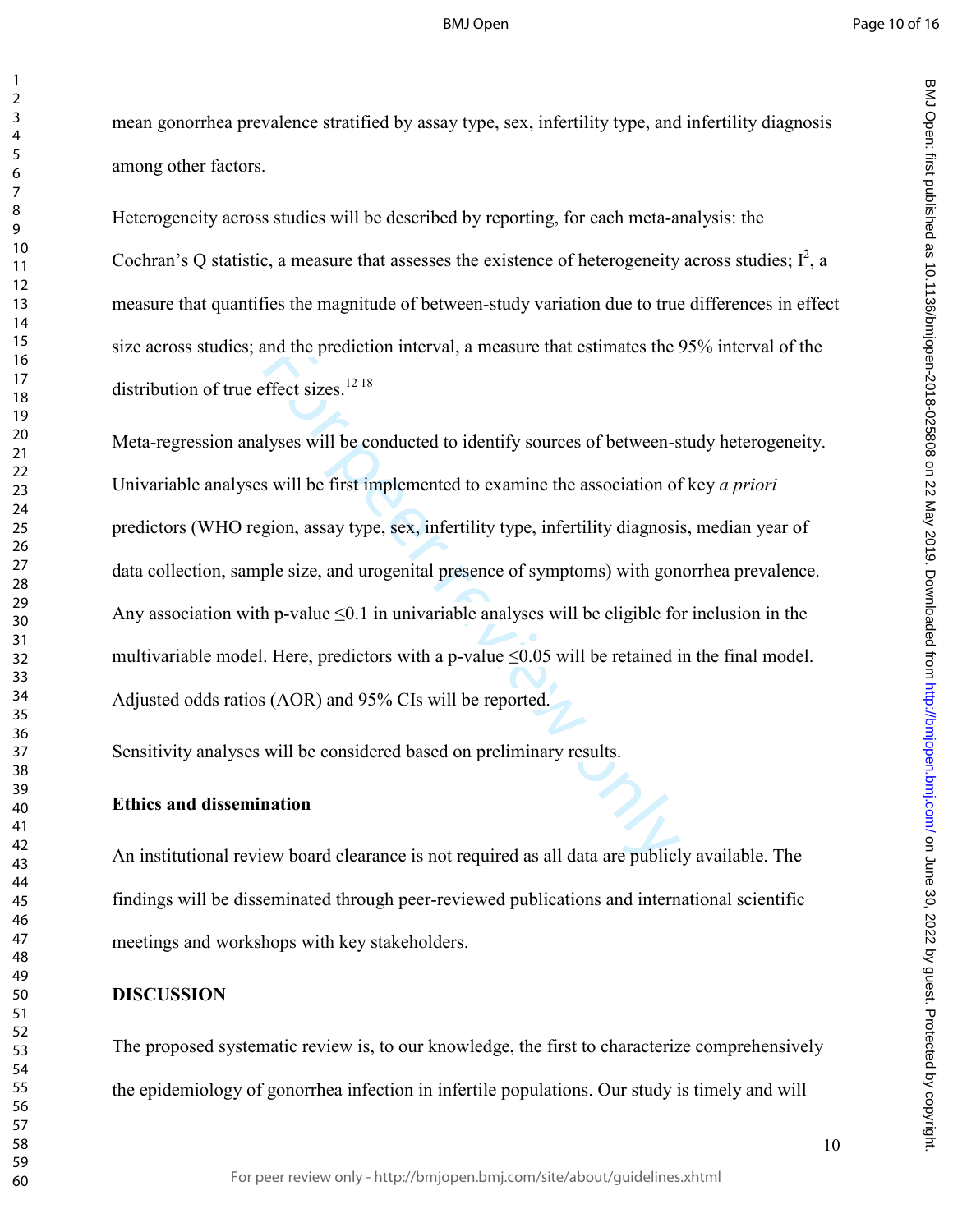#### BMJ Open

inform efforts attending to the WHO "Global Health Sector Strategy on sexually transmitted infections (STIs), 2016-2021", particularly to the key target of reducing gonorrhea incidence globally by 90% by 2030.<sup>11</sup> Our study will also shed light on the role of STI epidemiology in infertility, a condition with severe social and economic implications<sup>89</sup> that has for long been a largely neglected area of reproductive health. The ultimate aim of this work is to provide the evidence necessary to inform public health research, policy, and the adequate resource allocation

and prioritization.

#### **PROSPERO Registration**

This systematic review protocol is registered on the International Prospective Register of

Systematic Reviews (PROSPERO) under the number CRD42018102934, dated 25 July, 2018.

#### **REFRENCES**

- 1. Newman L, Rowley J, Vander Hoorn S, et al. Global Estimates of the Prevalence and Incidence of Four Curable Sexually Transmitted Infections in 2012 Based on Systematic Review and Global Reporting. *PloS one* 2015;10(12):e0143304. doi: 10.1371/journal.pone.0143304
- For peer real interests on the International Prospective<br>
(PROSPERO) under the number CRD42018102934, da<br>
(PROSPERO) under the number CRD42018102934, da<br>
J, Vander Hoorn S, et al. Global Estimates of the Prevalence<br>
Illy T 2. Centers for Disease Control and Prevention. Gonorrhea- CDC Fact Sheet (Detailed version) 2017 [updated September 26, 2017. Available from: https://www.cdc.gov/std/gonorrhea/stdfactgonorrhea-detailed.htm accessed 18 December 2017.
- 3. Ness RB, Markovic N, Carlson CL, et al. Do men become infertile after having sexually transmitted urethritis? An epidemiologic examination. *Fertility and sterility* 1997;68(2):205-13. [published Online First: 1997/08/01]
- 4. Ochsendorf FR. Sexually transmitted infections: impact on male fertility. *Andrologia* 2008;40(2):72-5. doi: 10.1111/j.1439-0272.2007.00825.x [published Online First: 2008/03/14]
- 5. Mascarenhas MN, Flaxman SR, Boerma T, et al. National, regional, and global trends in infertility prevalence since 1990: a systematic analysis of 277 health surveys. *PLoS Med* 2012;9(12):e1001356. doi: 10.1371/journal.pmed.1001356
- 6. Inhorn MC, Patrizio P. Infertility around the globe: new thinking on gender, reproductive technologies and global movements in the 21st century. *Human reproduction update* 2015;21(4):411-26. doi: 10.1093/humupd/dmv016
- 7. Agarwal A, Mulgund A, Hamada A, et al. A unique view on male infertility around the globe. *Reproductive biology and endocrinology : RB&E* 2015;13:37. doi: 10.1186/s12958-015-0032-1
- 8. Cui W. Mother or nothing: the agony of infertility. *Bulletin of the World Health Organization* 2010;88(12):881-2. doi: 10.2471/BLT.10.011210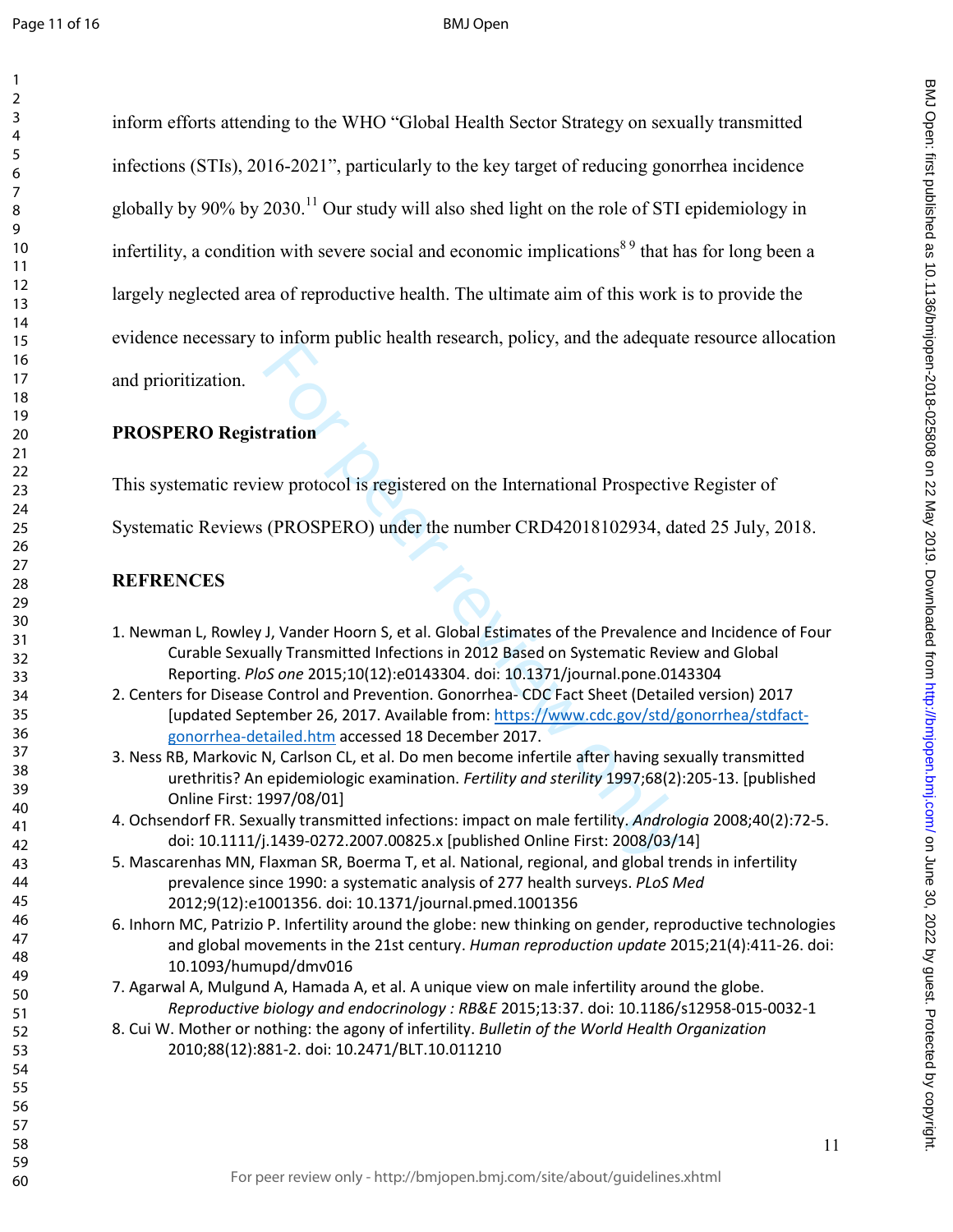$\mathbf{1}$ 

- 9. Katz P, Showstack J, Smith JF, et al. Costs of infertility treatment: results from an 18-month prospective cohort study. *Fertility and sterility* 2011;95(3):915-21. doi: 10.1016/j.fertnstert.2010.11.026
- 10. United Nations General Assembly. Transforming our world: the 2030 Agenda for Sustainable Development, 2015.
- 11. World Health Organization. Global health sector strategy on Sexually Transmitted Infections, 2016- 2021. Geneva, Switzerland: World Health Organization,, 2016:60.
- 12. Higgins JPT, Green S, Cochrane Collaboration. Cochrane handbook for systematic reviews of interventions. Chichester, England ; Hoboken, NJ: Wiley-Blackwell 2008.
- 13. Shamseer L, Moher D, Clarke M, et al. Preferred reporting items for systematic review and metaanalysis protocols (PRISMA-P) 2015: elaboration and explanation. *BMJ (Clinical research ed)* 2015;350:g7647. doi: 10.1136/bmj.g7647
- 14. Tukey MFFaJW. Transformations Related to the Angular and the Square Root. *The Annals of Mathematical Statistics* 1950;21(4):607-11.
- 15. Miller JJ. The Inverse of the Freeman Tukey Double Arcsine Transformation. *The American Statistician* 1978;32(4)
- 16. Barendregt JJ, Doi SA, Lee YY, et al. Meta-analysis of prevalence. *J Epidemiol Community Health* 2013;67(11):974-8. doi: 10.1136/jech-2013-203104
- 17. DerSimonian R, Laird N. Meta-analysis in clinical trials. *Control Clin Trials* 1986;7(3):177-88.
- 18. Michael Borenstein LVH, Julian P. T. Higgins, Hannah R. Rothstein. Introduction to meta-analysis. Chichester, U.K: John Wiley & Sons 2009.

For Prince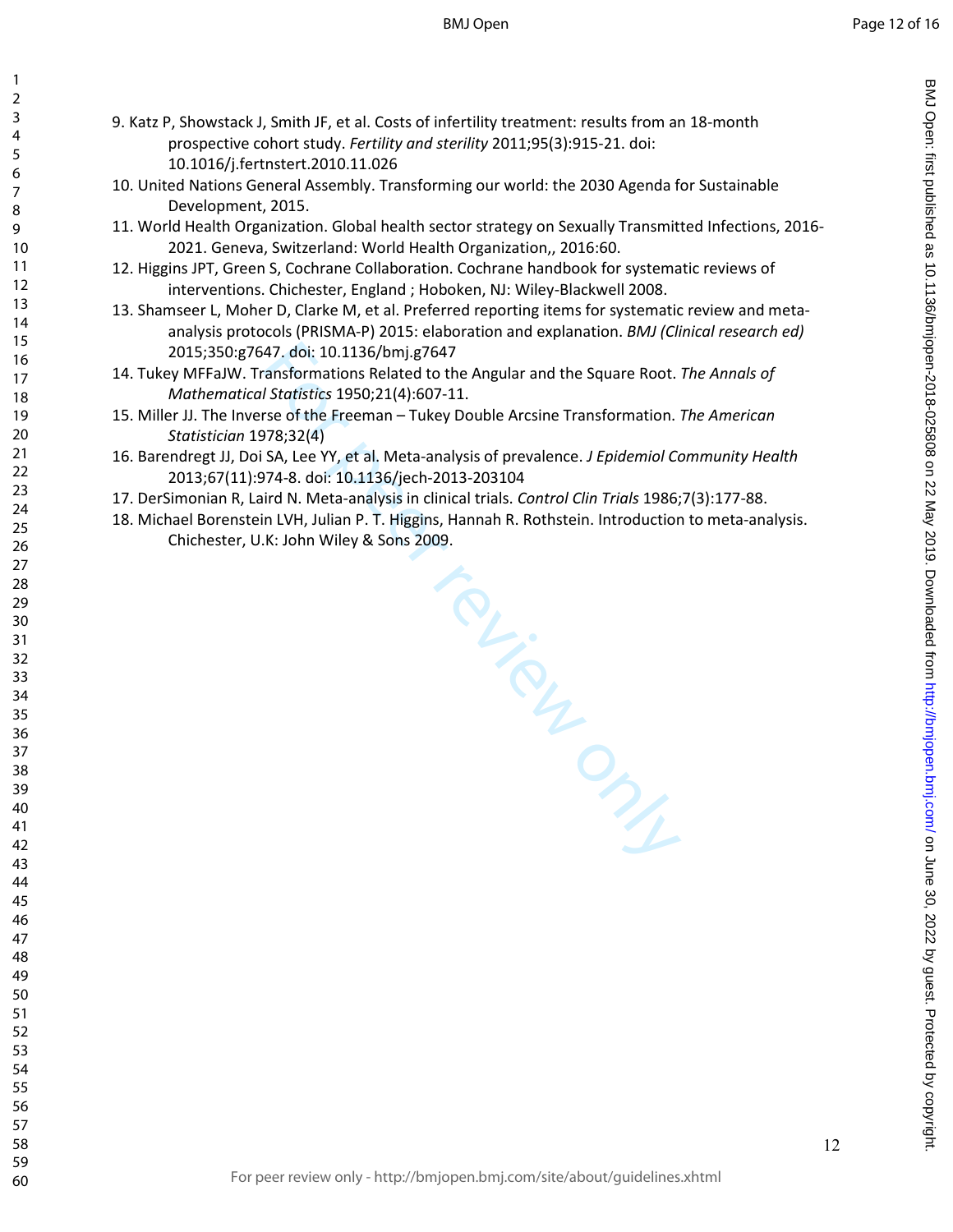$\mathbf{1}$ 

The proposed study was conceived by LJA, and designed by HC and LJA. HC developed the search strategy with input from LJA, IT, and TCM. Literature searches and duplicate screening was conducted by HC. Strategies for the conduct of data screening, data extraction, quality risk assessment, data synthesis, and statistical analyses were developed by HC and LJA. HC wrote the first draft of this protocol and of the PROSPERO registration form. All authors contributed to discussion of the study process and to the writing of the manuscript. All authors have read and approved the final manuscript.

## **Funding**

For Congress This publication was made possible by funding from t he World Health Organization. This work was also funded by the UNDP-UNFPA-UNICEF-WHO-World Bank Special Programme of Research, Development and Research Training in Human Reproduction, a cosponsored programme executed by the World Health Organization. TCM, JK, and IT are staff members of the World Health Organization. The authors alone are responsible for the views expressed in this publication and they do not necessarily represent the views, decisions or policies of the World Health Organization.

## **Competing interests**

The authors have no competing interests to declare.

## **Patient consent**

Not applicable

## **Ethics approval**

Not applicable

## **Disclaimer**

TCM, JK, and IT are staff members of the World Health Organization. The authors alone are responsible for the views expressed in this publication and they do not necessarily represent the views, decisions or policies of the World Health Organization.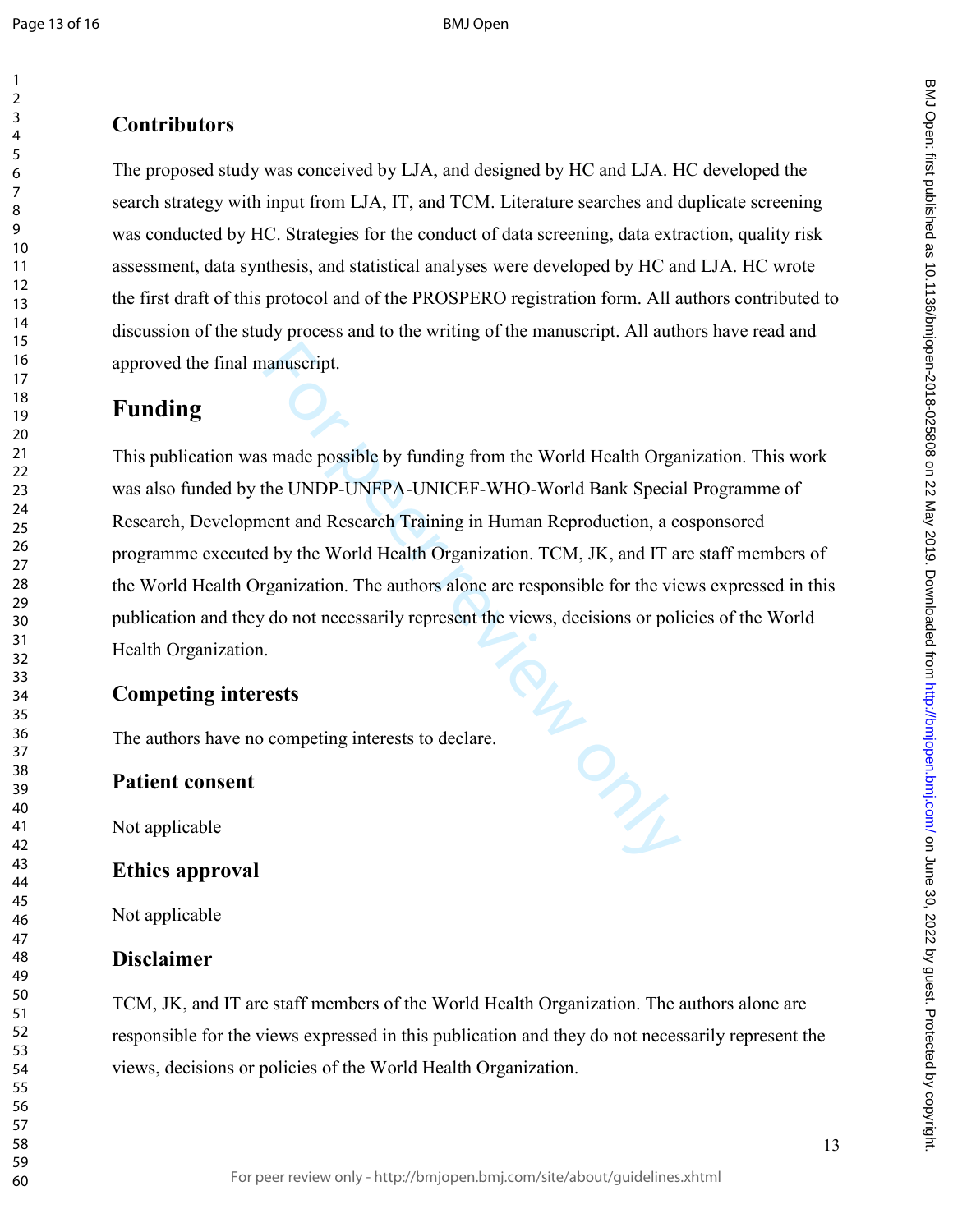| <b>Section and topic Item</b>     | No.            | Tabic 1. I Ferri für Keppi ung Tiems für Sysiemane Feview and Meta-Anafysis I Fotocols enceknist<br><b>Checklist</b> item                                                                                                        | Addressed<br>in page |
|-----------------------------------|----------------|----------------------------------------------------------------------------------------------------------------------------------------------------------------------------------------------------------------------------------|----------------------|
| <b>ADMINISTRATIVE INFORMATION</b> |                |                                                                                                                                                                                                                                  |                      |
| Title:                            |                |                                                                                                                                                                                                                                  |                      |
| Identification                    | 1a             | Identify the report as a protocol of a systematic review                                                                                                                                                                         |                      |
| Update                            | 1 <sub>b</sub> | If the protocol is for an update of a previous systematic review, identify as such                                                                                                                                               | <b>NA</b>            |
| Registration                      | $\overline{2}$ | If registered, provide the name of the registry (such as PROSPERO) and registration number                                                                                                                                       | 3, 11                |
| Authors:                          |                |                                                                                                                                                                                                                                  |                      |
| Contact                           |                | 3a Provide name, institutional affiliation, e-mail address of all protocol authors; provide physical mailing address of<br>corresponding author                                                                                  |                      |
| Contributions                     | 3b             | Describe contributions of protocol authors and identify the guarantor of the review                                                                                                                                              | 1, 13                |
| Amendments                        | $\overline{4}$ | If the protocol represents an amendment of a previously completed or published protocol, identify as such and list changes;<br>otherwise, state plan for documenting important protocol amendments                               | <b>NA</b>            |
| Support:                          |                |                                                                                                                                                                                                                                  |                      |
| Sources                           | 5a             | Indicate sources of financial or other support for the review                                                                                                                                                                    | 13                   |
| Sponsor                           | 5b             | Provide name for the review funder and/or sponsor                                                                                                                                                                                | 13                   |
| Role of                           |                | 5c Describe roles of funder(s), sponsor(s), and/or institution(s), if any, in developing the protocol                                                                                                                            | 13                   |
| sponsor or<br>funder              |                |                                                                                                                                                                                                                                  |                      |
| <b>INTRODUCTION</b>               |                |                                                                                                                                                                                                                                  |                      |
| Rationale                         | 6              | Describe the rationale for the review in the context of what is already known                                                                                                                                                    | $\overline{4}$       |
| Objectives                        | $\tau$         | Provide an explicit statement of the question(s) the review will address with reference to participants, interventions,<br>comparators, and outcomes (PICO)                                                                      | 5                    |
| <b>METHODS</b>                    |                |                                                                                                                                                                                                                                  |                      |
| Eligibility criteria              | 8              | Specify the study characteristics (such as PICO, study design, setting, time frame) and report characteristics (such as years<br>considered, language, publication status) to be used as criteria for eligibility for the review | 6                    |
| Information<br>sources            | 9              | Describe all intended information sources (such as electronic databases, contact with study authors, trial registers or other<br>grey literature sources) with planned dates of coverage                                         | 6                    |
| Search strategy                   | 10             | Present draft of search strategy to be used for at least one electronic database, including planned limits, such that it could be 6 & Box 1<br>repeated                                                                          |                      |
| Study records:                    |                |                                                                                                                                                                                                                                  |                      |
| Data<br>management                |                | 11a Describe the mechanism(s) that will be used to manage records and data throughout the review                                                                                                                                 | 7,8                  |
|                                   |                | For peer review only - http://bmjopen.bmj.com/site/about/quidelines.xhtml                                                                                                                                                        | 14                   |

## **Table 1. Preferred Reporting Items for Systematic review and Meta-Analysis Protocols checklist<sup>13</sup>**

BMJ Open: first published as 10.1130/or 2018-025808 on 22 May 2019. Downloaded from http://bmj.com/ on June 30, 2022 by guest. Protected by copyright.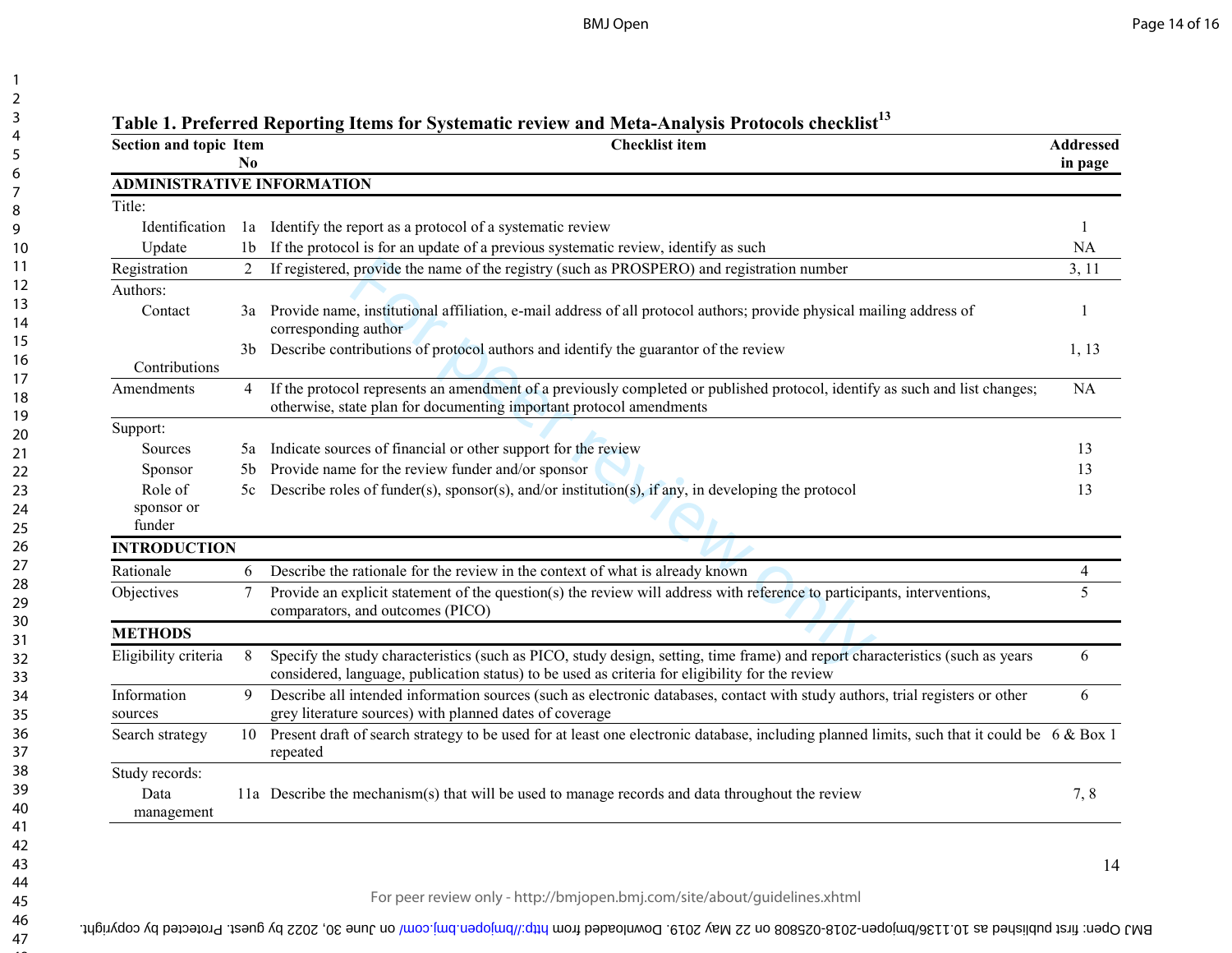Page 15 of 16

BMJ Open

|    | review (that is, screening, eligibility and inclusion in meta-analysis)                                                                                                                                                 | $7-9$                                                                                                                                                                                                                                                                                                                                                                                                                                                                                                                                                                                                |
|----|-------------------------------------------------------------------------------------------------------------------------------------------------------------------------------------------------------------------------|------------------------------------------------------------------------------------------------------------------------------------------------------------------------------------------------------------------------------------------------------------------------------------------------------------------------------------------------------------------------------------------------------------------------------------------------------------------------------------------------------------------------------------------------------------------------------------------------------|
|    | processes for obtaining and confirming data from investigators                                                                                                                                                          | 8                                                                                                                                                                                                                                                                                                                                                                                                                                                                                                                                                                                                    |
| 12 | List and define all variables for which data will be sought (such as PICO items, funding sources), any pre-planned data<br>assumptions and simplifications                                                              | 8                                                                                                                                                                                                                                                                                                                                                                                                                                                                                                                                                                                                    |
| 13 | List and define all outcomes for which data will be sought, including prioritization of main and additional outcomes, with<br>rationale                                                                                 | $\tau$                                                                                                                                                                                                                                                                                                                                                                                                                                                                                                                                                                                               |
| 14 | Describe anticipated methods for assessing risk of bias of individual studies, including whether this will be done at the<br>outcome or study level, or both; state how this information will be used in data synthesis | 8, 9                                                                                                                                                                                                                                                                                                                                                                                                                                                                                                                                                                                                 |
|    |                                                                                                                                                                                                                         | 9                                                                                                                                                                                                                                                                                                                                                                                                                                                                                                                                                                                                    |
|    | methods of combining data from studies, including any planned exploration of consistency (such as $I^2$ , Kendall's $\tau$ )                                                                                            | 9,10                                                                                                                                                                                                                                                                                                                                                                                                                                                                                                                                                                                                 |
|    |                                                                                                                                                                                                                         | 10                                                                                                                                                                                                                                                                                                                                                                                                                                                                                                                                                                                                   |
|    | If quantitative synthesis is not appropriate, describe the type of summary planned                                                                                                                                      | NA                                                                                                                                                                                                                                                                                                                                                                                                                                                                                                                                                                                                   |
| 16 | Specify any planned assessment of meta-bias(es) (such as publication bias across studies, selective reporting within studies)                                                                                           | 10                                                                                                                                                                                                                                                                                                                                                                                                                                                                                                                                                                                                   |
| 17 | Describe how the strength of the body of evidence will be assessed (such as GRADE)                                                                                                                                      | 8, 9                                                                                                                                                                                                                                                                                                                                                                                                                                                                                                                                                                                                 |
|    |                                                                                                                                                                                                                         |                                                                                                                                                                                                                                                                                                                                                                                                                                                                                                                                                                                                      |
|    |                                                                                                                                                                                                                         | 11b State the process that will be used for selecting studies (such as two independent reviewers) through each phase of the<br>11c Describe planned method of extracting data from reports (such as piloting forms, done independently, in duplicate), any<br>15a Describe criteria under which study data will be quantitatively synthesised<br>15b If data are appropriate for quantitative synthesis, describe planned summary measures, methods of handling data and<br>15c Describe any proposed additional analyses (such as sensitivity or subgroup analyses, meta-regression)<br>15d<br>VONT |

BMJ Open: first published as 10.11360md/361-025808 on 22 May S019. Downloaded from http://dmjopen.bm/ on June 30, 2022 by guest. Protected by copyright.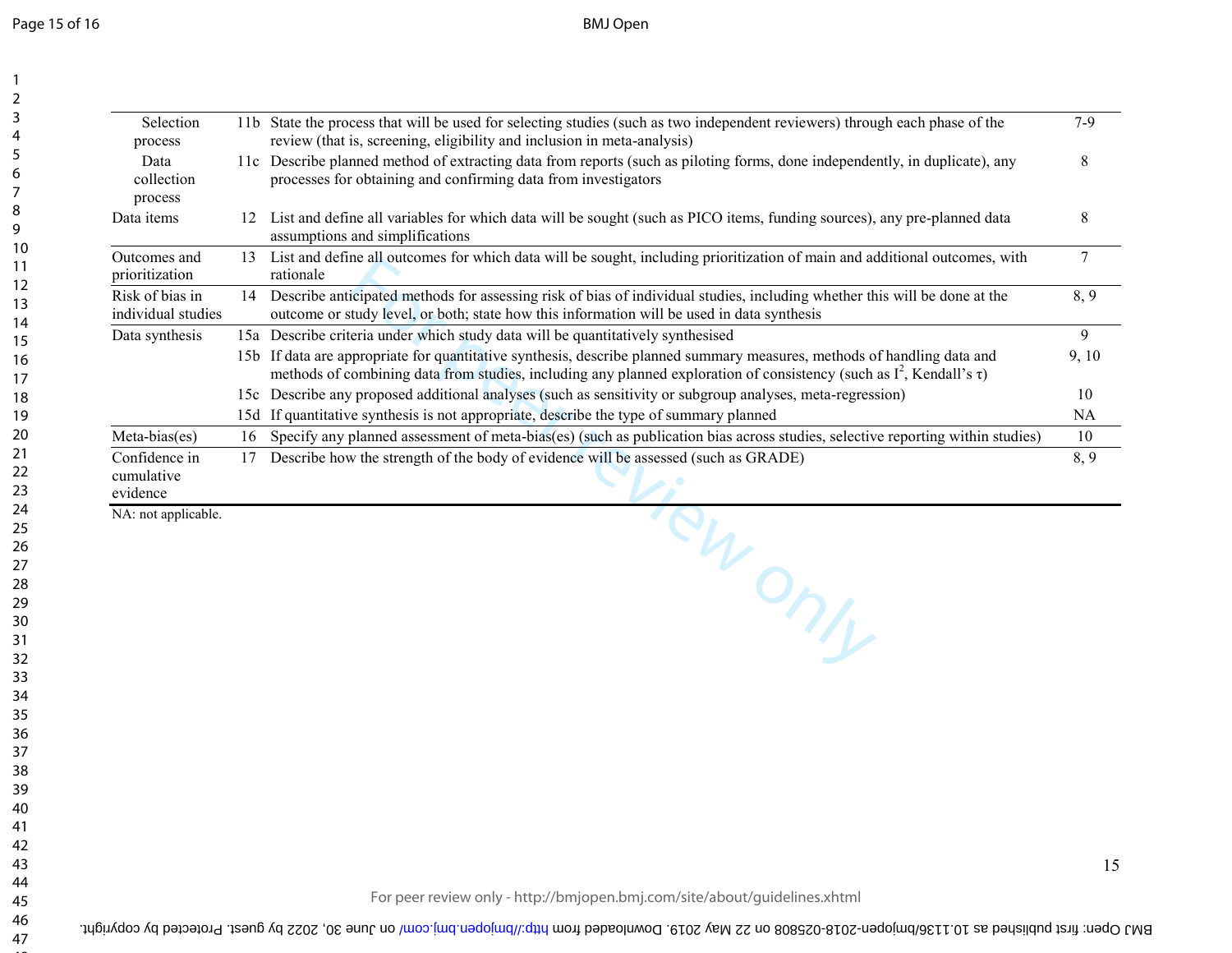## **Box 1. Search strategy used to identify studies describing gonorrhoea epidemiology in infertile populations**

## **PubMed**

 $\mathbf{1}$ 

("Neisseria gonorrhoeae"[Mesh] OR "Gonorrhea"[Mesh] OR "Pelvic Inflammatory Disease"[Mesh] OR "Epididymitis"[Mesh] OR "Orchitis"[Mesh] OR "Seminal vesicle disease"[Mesh] OR "Neisseria gonorrhoeae"[Text] OR "Gonorrhoeae"[Text] OR "Gonorrhea"[Text] OR "Gonococcus"[Text] OR "Gonococci"[Text] OR "Gonococcal"[Text] OR "Gonococcal infection"[Text] OR "Pelvic inflammatory disease"[Text] OR "Gonococcal epididymitis"[Text] OR "Orchi-epididymitis"[Text] OR "Orchiepididymitis"[Text] OR "seminal disease"[Text] OR "seminal vesicle disease"[Text] OR "Seminal vasculitis"[Text]) AND ("Infertility"[Mesh] OR "Fertility"[Mesh] OR "Reproductive Techniques, Assisted"[Mesh] OR "Infertility"[Text] OR "Infertile"[Text] OR "Fertility"[Text] OR "Reproductive"[Text] OR "Subfertility"[Text] OR "Subfertile"[Text] OR "Sub-fertility"[Text] OR "Sub-fertile"[Text])

## **Embase**

Mesh JOR "Fertility"[Mesh] OR "Reproductive Technique Wesh JOR "Fertility"[Text] OR "Reproductive Technique Wesh Life"<br>
Tinfertility"[Text] OR "Infertile"[Text] OR "Fertility"[1] OR "Subfertility"[Text] OR "Subfertility"[T (exp gonorrhea / or exp neisseria gonorrhoeae / or exp epididymitis / or exp orchitis / or exp pelvic inflammatory disease/ or gonorrhea.mp. or neisseria gonorrhoeae.mp. or gonorrhoeae.mp. or gonococcus.mp. or gonococci.mp. or gonococcal.mp. or gonococcal infection.mp. or pelvic inflammatory disease.mp. or gonococcal epididymitis.mp. or orchiepididymitis.mp. or orchiepididymitis.mp. or seminal vesicle disease.mp. or seminal disease.mp. or seminal vasculitis.mp.) AND (exp infertility/ or exp fertility/ or exp infertility therapy/ or exp reproductive procedure/ or reproductive.mp. or infertility.mp. or infertile.mp. or fertility.mp. or subfertility.mp. or subfertile.mp. or sub-fertility.mp. or sub-fertile.mp.)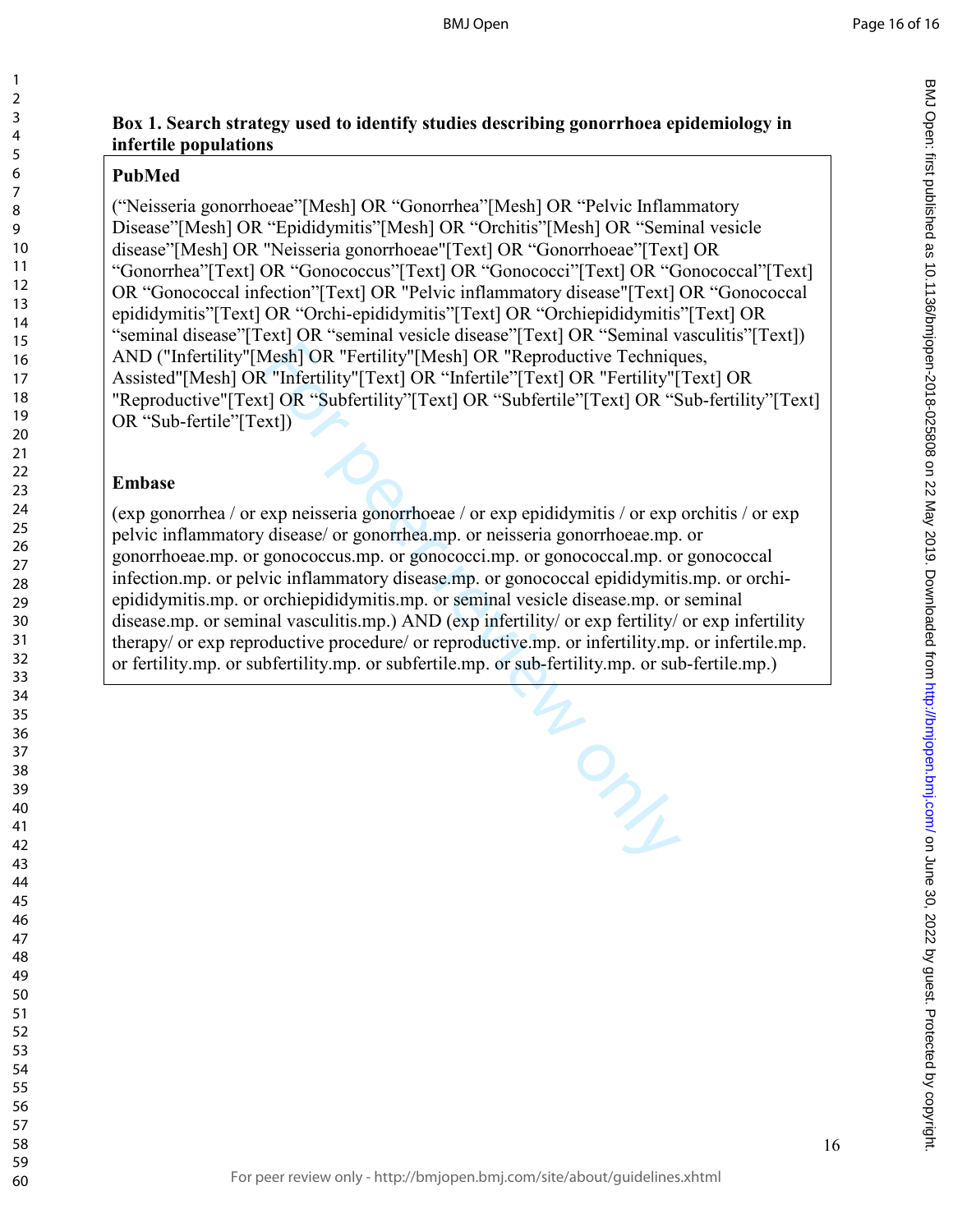# **BMJ Open**

#### **The global epidemiology of Neisseria gonorrhoeae in infertile populations: a protocol for a systematic review**

| Journal:                                                   | <b>BMJ</b> Open                                                                                                                                                                                                                                                                                                                                                                                                                                                                                                                                                                                                                                                                                                                                                                                                                        |
|------------------------------------------------------------|----------------------------------------------------------------------------------------------------------------------------------------------------------------------------------------------------------------------------------------------------------------------------------------------------------------------------------------------------------------------------------------------------------------------------------------------------------------------------------------------------------------------------------------------------------------------------------------------------------------------------------------------------------------------------------------------------------------------------------------------------------------------------------------------------------------------------------------|
| Manuscript ID                                              | bmjopen-2018-025808.R1                                                                                                                                                                                                                                                                                                                                                                                                                                                                                                                                                                                                                                                                                                                                                                                                                 |
| Article Type:                                              | Protocol                                                                                                                                                                                                                                                                                                                                                                                                                                                                                                                                                                                                                                                                                                                                                                                                                               |
| Date Submitted by the<br>Author:                           | 26-Feb-2019                                                                                                                                                                                                                                                                                                                                                                                                                                                                                                                                                                                                                                                                                                                                                                                                                            |
| Complete List of Authors:                                  | Chemaitelly, Hiam; Weill Cornell Medicine-Qatar, Infectious Disease<br>Epidemiology Group<br>Harfouche, Manale; Weill Cornell Medicine-Qatar, Infectious Disease<br>Epidemiology Group<br>Blondeel, Karel; World Health Organization, Department of Reproductive<br>Health and Research; Ghent University, Faculty of Medicine and Health<br>Sciences<br>Matsaseng, Thabo Christopher; World Health Organization, Department<br>of Reproductive Health and Research<br>Kiarie, James; World Health Organization, Department of Reproductive<br>Health and Research<br>Toskin, Igor; World Health Organization, Department of Reproductive<br>Health and Research<br>Abu-Raddad, Laith; Weill Cornell Medicine-Qatar, Infectious Disease<br>Epidemiology Group; Weill Cornell Medicine, Department of Healthcare<br>Policy and Research |
| <b>Primary Subject<br/>Heading<math>&lt;</math>/b&gt;:</b> | Epidemiology                                                                                                                                                                                                                                                                                                                                                                                                                                                                                                                                                                                                                                                                                                                                                                                                                           |
| Secondary Subject Heading:                                 | Epidemiology, Global health, Infectious diseases, Public health                                                                                                                                                                                                                                                                                                                                                                                                                                                                                                                                                                                                                                                                                                                                                                        |
| Keywords:                                                  | EPIDEMIOLOGY, Gonorrhea, Neisseria gonorrhoeae, infertility, sexually<br>transmitted infections, prevalence                                                                                                                                                                                                                                                                                                                                                                                                                                                                                                                                                                                                                                                                                                                            |
|                                                            |                                                                                                                                                                                                                                                                                                                                                                                                                                                                                                                                                                                                                                                                                                                                                                                                                                        |

## **SCHOLARONE™** Manuscripts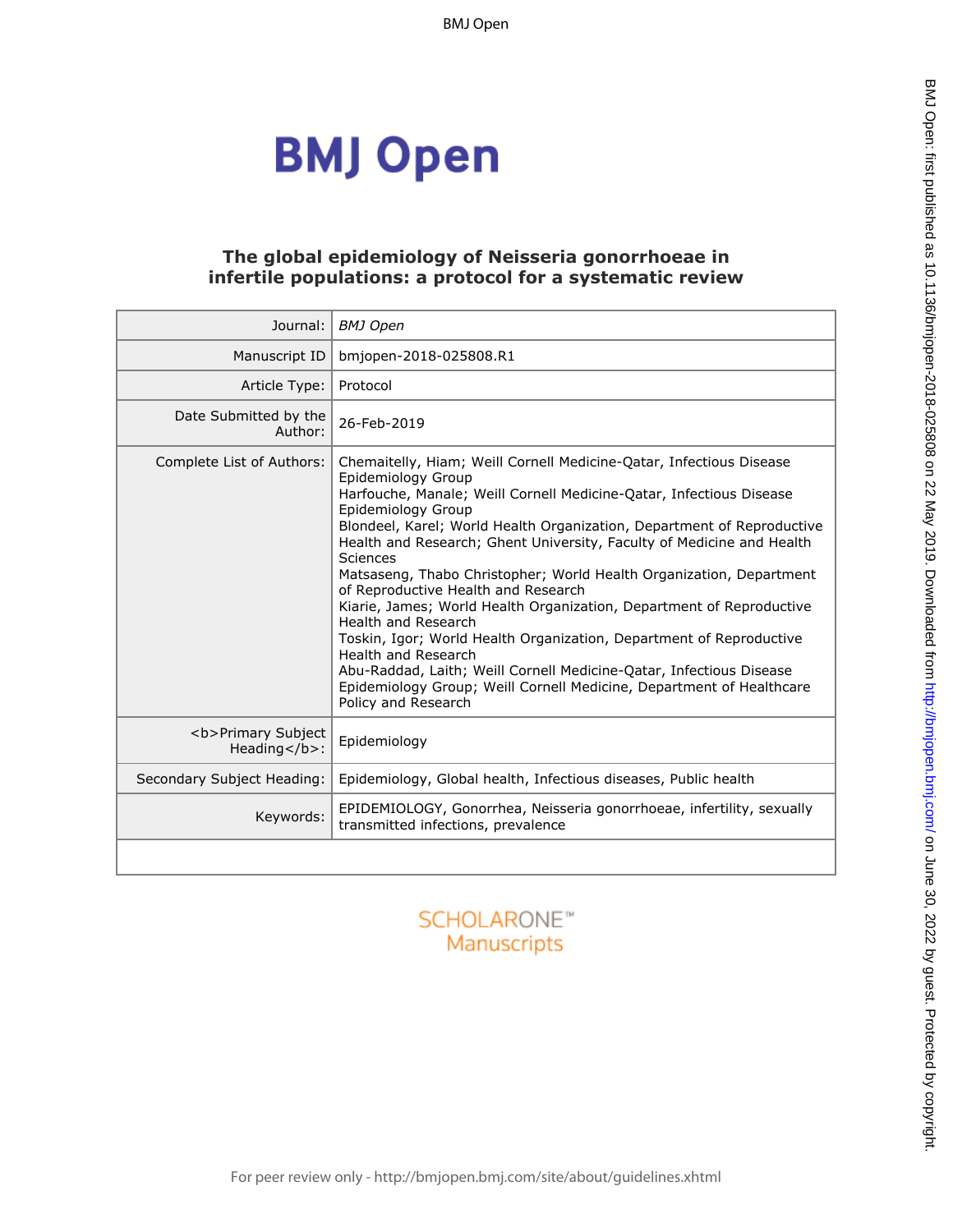## **The global epidemiology of** *Neisseria gonorrhoeae* **in infertile populations: a protocol for a systematic review**

Hiam Chemaitelly,<sup>1</sup> Manale Harfouche,<sup>1</sup> Karel Blondeel,<sup>2,3</sup> Thabo Christopher Matsaseng,<sup>2</sup>

James Kiarie,<sup>2</sup> Igor Toskin,<sup>2</sup> and Laith J. Abu-Raddad<sup>1,4,5</sup>

<sup>1</sup>Infectious Disease Epidemiology Group, Weill Cornell Medicine-Qatar, Cornell University, *Qatar Foundation-Education City, Doha, Qatar*

*Department of Reproductive Health and Research, World Health Organization, Geneva, Switzerland*

*Faculty of Medicine and Health Sciences, Ghent University, Ghent, Belgium*

Epidemiology Group, Weill Cornell Medicine-Qatar, Condition City, Doha, Qatar<br>Froductive Health and Research, World Health Organiza.<br>Froductive Health and Research, World Health Organiza.<br>Incare Policy and Research, Weill *Department of Healthcare Policy and Research, Weill Cornell Medicine, Cornell University, New York, USA*

*College of Health and Life Sciences, Hamad bin Khalifa University, Doha, Qatar*

**Word count:** Abstract: 300 words; Text: 2,297 words.

**Number of tables:**  2

**Running head**: *Neisseria gonorrhoeae* in infertile populations

**Reprints or correspondence:** Dr. Laith J. Abu-Raddad, Infectious Disease Epidemiology Group, Weill Cornell Medicine-Qatar, Qatar Foundation – Education City, P.O. Box 24144, Doha, Qatar. Tel: +(974) 4492-8321; fax: +(974) 4492-8333; e-mail: [lja2002@qatar](mailto:lja2002@qatar-med.cornell.edu)[med.cornell.edu](mailto:lja2002@qatar-med.cornell.edu)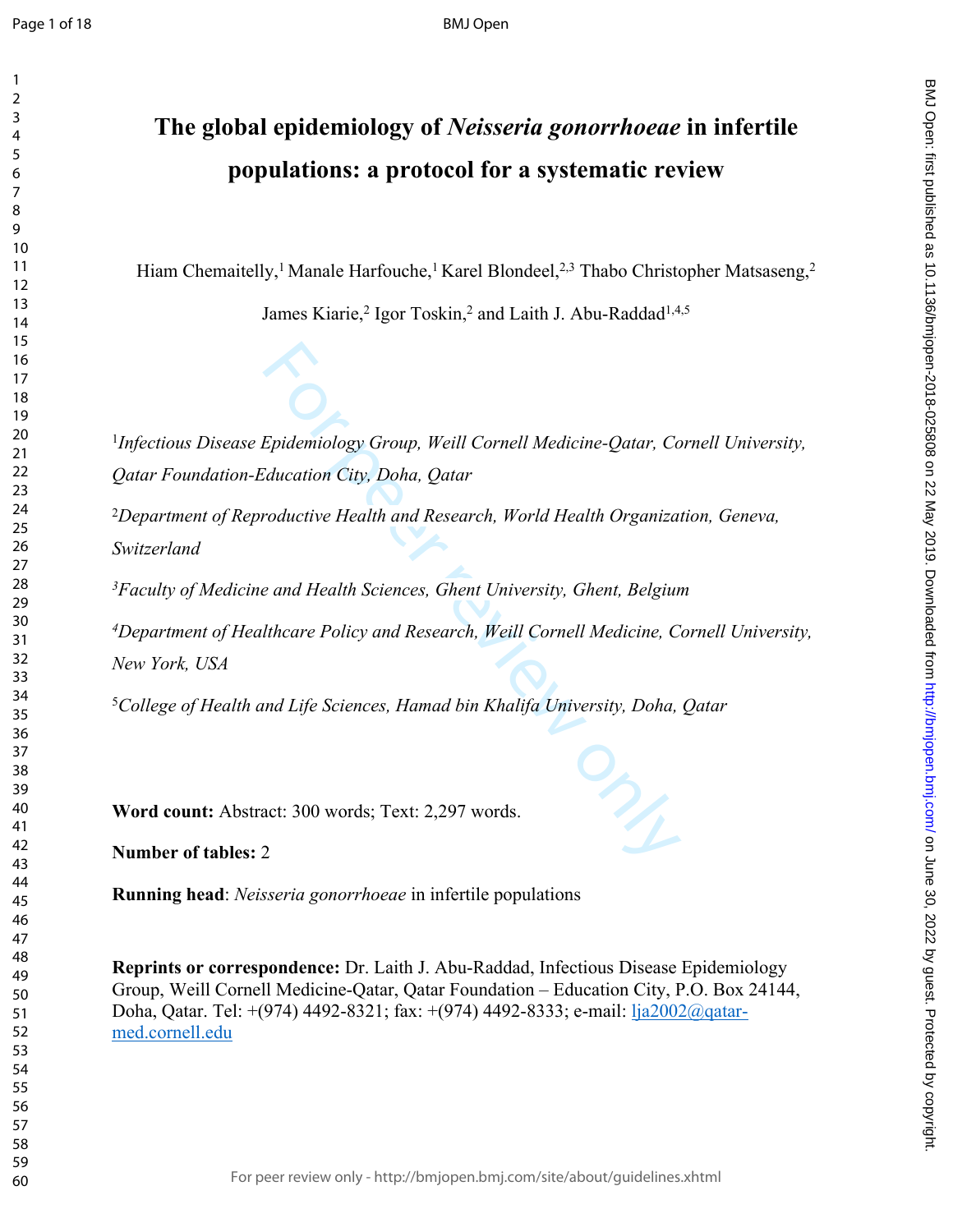BMJ Open: first particled as 10.1136/biright. Protected by 2019. Downloaded from Dewall and Amaged from the changed from the 10.020 S25808 on 22 May 10.1136/biright. Protected by concept in the changed from the changed fro

BMJ Open: first published as 10.1136/bmjopen-2018-025808 on 22 May 2019. Downloaded from http://bmjopen.bmj.com/ on June 30, 2022 by guest. Protected by copyright

 $\mathbf{1}$ 

 $\overline{2}$ 

#### **ABSTRACT**

**Introduction:** A key target of the World Health Organization's (WHO) "Global Health Sector Strategy on sexually transmitted infections (STIs), 2016-2021" is achieving 90% reduction in *Neisseria gonorrhoeae* (gonorrhea for short) incidence globally by 2030. Though untreated gonorrhea has been linked to infertility, the epidemiology of this infection in infertile populations remains poorly understood, and somewhat a neglected area of reproductive health. Our proposed systematic review aims to fill this gap by characterizing comprehensively gonorrhea infection in infertile populations globally.

For the fill this gap by characterizing comprehensively got globally.<br>
For this gap by characterizing comprehensively got globally.<br>
For this gap by characterizing comprehensively got globally.<br>
For this attendees, will be **Methods and analysis:** All available studies of gonorrhea infection in infertile populations, including infertility clinic attendees, will be systematically reviewed informed by Cochrane Collaboration guidelines. Findings will be reported following PRISMA guidelines. Data sources will be searched using broad index-terms exploded to cover all subheadings and free text-terms with no language or year restriction. Any epidemiological measure in infertile populations based on primary data will be eligible for inclusion. Measures based on different assay types will be extracted as separate studies for different analyses. Only one biospecimen type per assay type will be considered based on a predefined priority order. Samples including fewer than ten participants or assessing infection in the upper genital tract will be excluded. Quality assessments will be conducted for all measures included in the review. Meta-analyses will be implemented using DerSimonian-Laird random-effect models to estimate the mean prevalence of gonorrhea in infertile populations globally, and stratified by WHO region, assay type, sex, infertility type, infertility diagnosis, among other factors. Detailed heterogeneity assessment will be performed, and potential sources of between-study heterogeneity will be explored using meta-regression. Review will be conducted from March 26<sup>th</sup> 2018-July 28<sup>th</sup> 2019.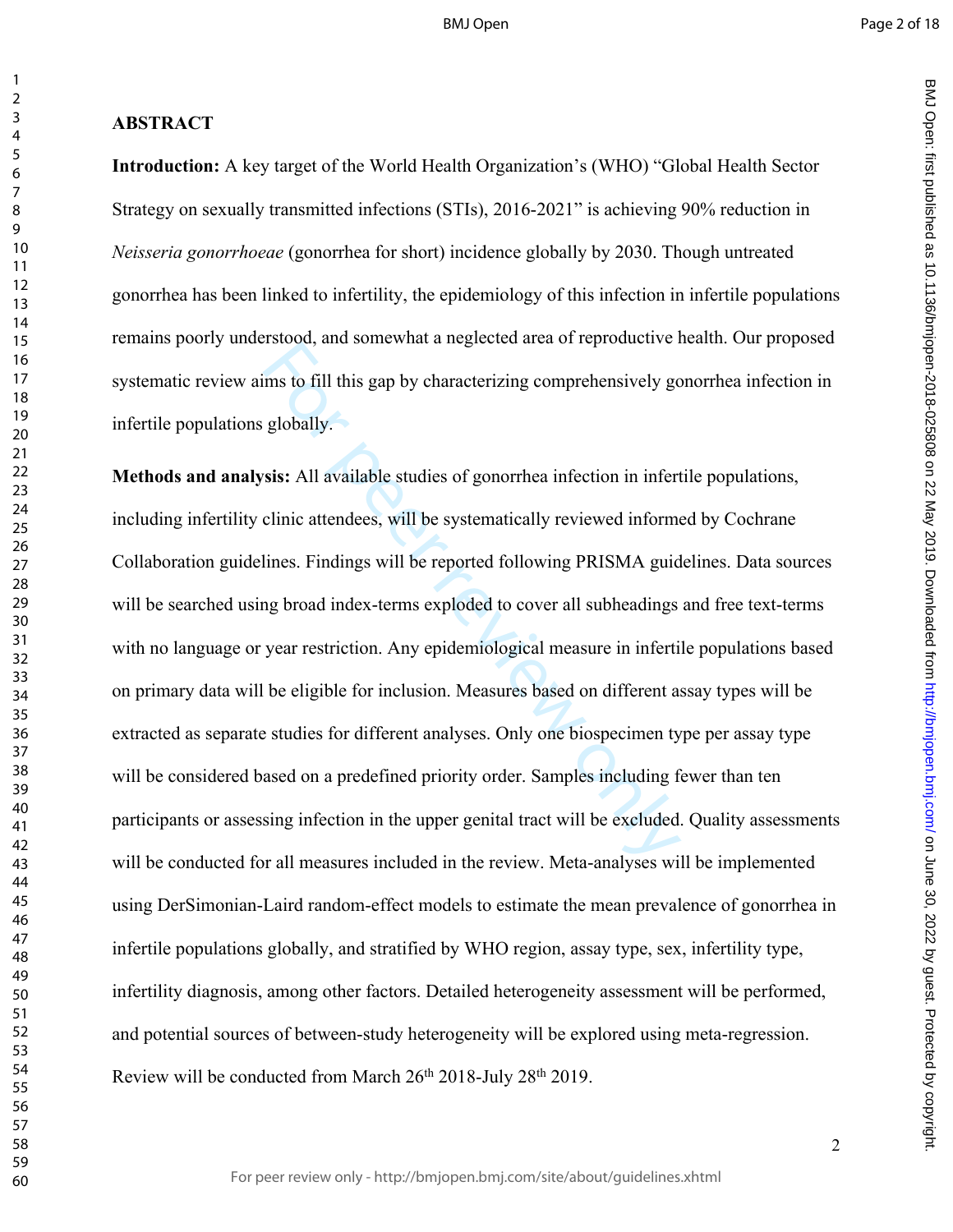$\mathbf{1}$ 

#### BMJ Open

**Ethics and dissemination:** Institutional review board clearance is not required as all data are publicly available. Findings will be disseminated through a peer-reviewed publication and international scientific meetings/workshops with key stakeholders.

#### **PROSPERO registration number:** CRD42018102934

#### **Strengths and limitations of the study**

- To the best of our knowledge, the study is the first global systematic review of the epidemiology of gonorrhea infection in infertile populations.
- tations of the study<br>of our knowledge, the study is the first global systematic<br>y of gonorrhea infection in infertile populations.<br>nnce of this study lies in that it will provide indirect supp<br>c between gonorrhea infection The significance of this study lies in that it will provide indirect supporting evidence for a potential link between gonorrhea infection and infertility in a context where causality proved hard to establish, as prospective studies are not possible, for ethical reasons, given that gonorrhea is a curable infection.
- The study will identify opportunities to address the World Health Organization Global Health Sector Strategy on Sexually Transmitted Infections, 2016-2021.
- The study may be limited by gaps in evidence, that is the quantity and quality of data identified for the different regions or by key infertility-related attributes, which could potentially limit the conduct of meta-analyses and meta-regressions, thus affecting the inferences to be drawn from this study.

**Keywords:** Gonorrhea, *Neisseria gonorrhoeae*, infertility, sexually transmitted infections, epidemiology, prevalence.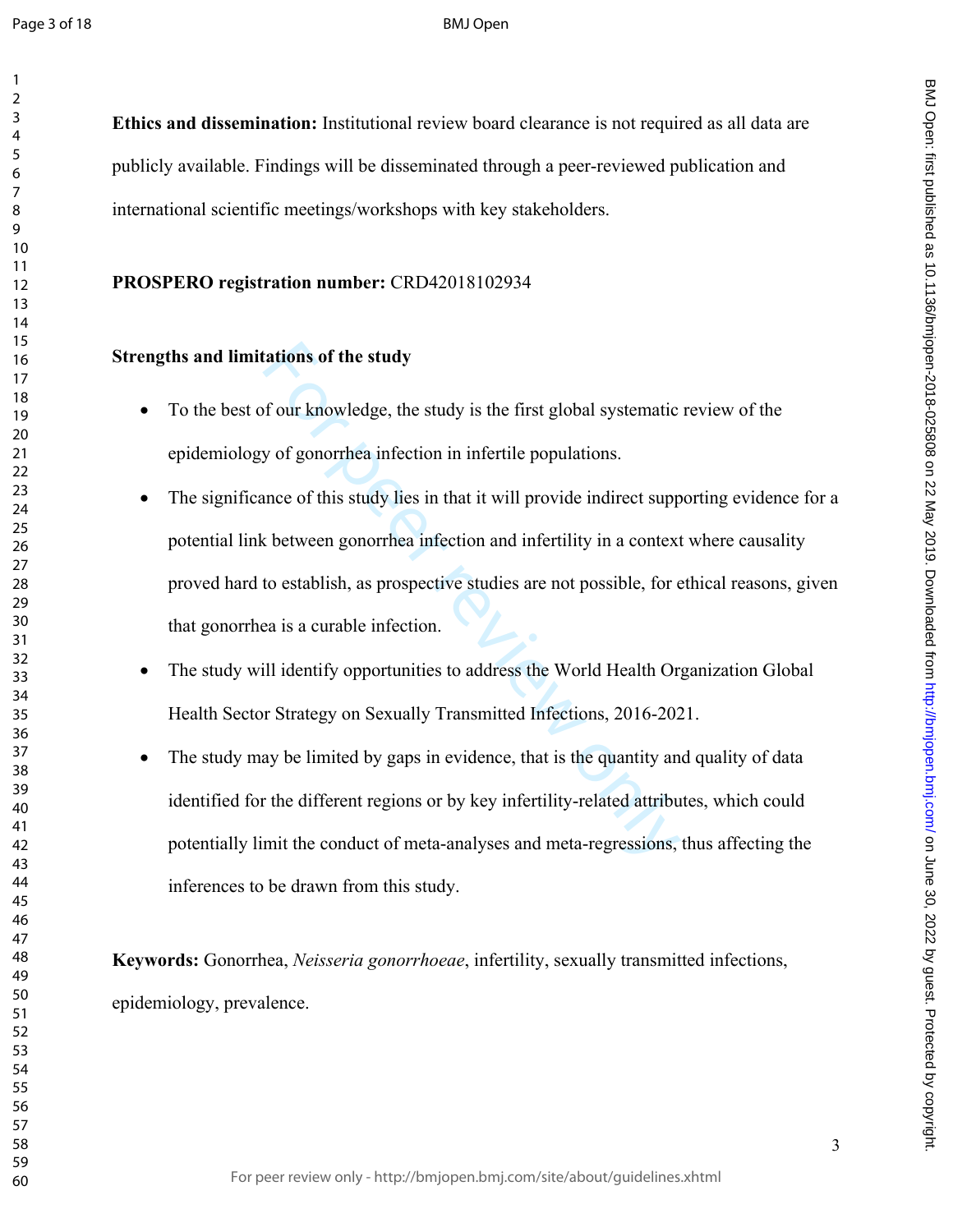BMJ Open: first particled as 10.1136/biright. Protected by 2019. Downloaded from Dewall and Amaged from the changed from the 10.020 S25808 on 22 May 10.1136/biright. Protected by concept in the changed from the changed fro

BMJ Open: first published as 10.1136/bmjopen-2018-025808 on 22 May 2019. Downloaded from http://bmjopen.bmj.com/ on June 30, 2022 by guest. Protected by copyright

#### **INTRODUCTION**

Gonorrhea is a common sexually transmitted infection (STI) caused by the bacterium *Neisseria gonorrhoeae* . 1 In 2012, the World Health Organization (WHO) estimated the rate of new gonorrhea infections globally at 19 per 1,000 women and 24 per 1,000 men, suggesting the exposure of well over 75 million individuals to the infection every year.<sup>1</sup>

hese infections are asymptomatic, thus evading detection<br>or serious reproductive health outcomes such as cerviciti<br>e, and subsequently infertility in women, and epididymi<br>statitis, and subsequently infertility in men.<sup>2-4</sup> A large fraction of these infections are asymptomatic, thus evading detection and treatment, and increasing the risk for serious reproductive health outcomes such as cervicitis, pelvic inflammatory disease, and subsequently infertility in women, and epididymitis, epididymoorchitis, chronic prostatitis, and subsequently infertility in men.2-4 Infertility is estimated to affect close to 2% of reproductive age women with no prior live birth and over 10% of reproductive age women with earlier successful deliveries.<sup>5</sup> Data on the prevalence of infertility among men are scarce. 6 Available regional estimates are in the range of 2.5-12%, based on survey data among women and assuming that 20-30% of female infertility is attributed to a male factor.<sup>7</sup> Despite their health, social, and economic implications, STIs and infertility have for long languished at the bottom on health policy agendas. Recently, within the framework of the United Nations' Sustainable Development Goal (SDG-3) of "ensuring healthy lives and promoting the well-being for all",<sup>10</sup> the WHO has formulated the "Global Health Sector Strategy on STIs, 2016-2021."<sup>11</sup> The strategy's goal is to end STI epidemics as a public health concern by 2030.<sup>11</sup> A key target is achieving, by 2030, 90% reduction in *Neisseria gonorrhoeae* incidence.<sup>11</sup> Five strategic directions/actions are proposed to guide countries' progress towards set targets; the first is to understand the STI epidemic and STI burden including infertility as a basis for advocacy, political commitment, national planning, resource mobilization and allocation, implementation, and programme improvement.<sup>11</sup>

 $\mathbf{1}$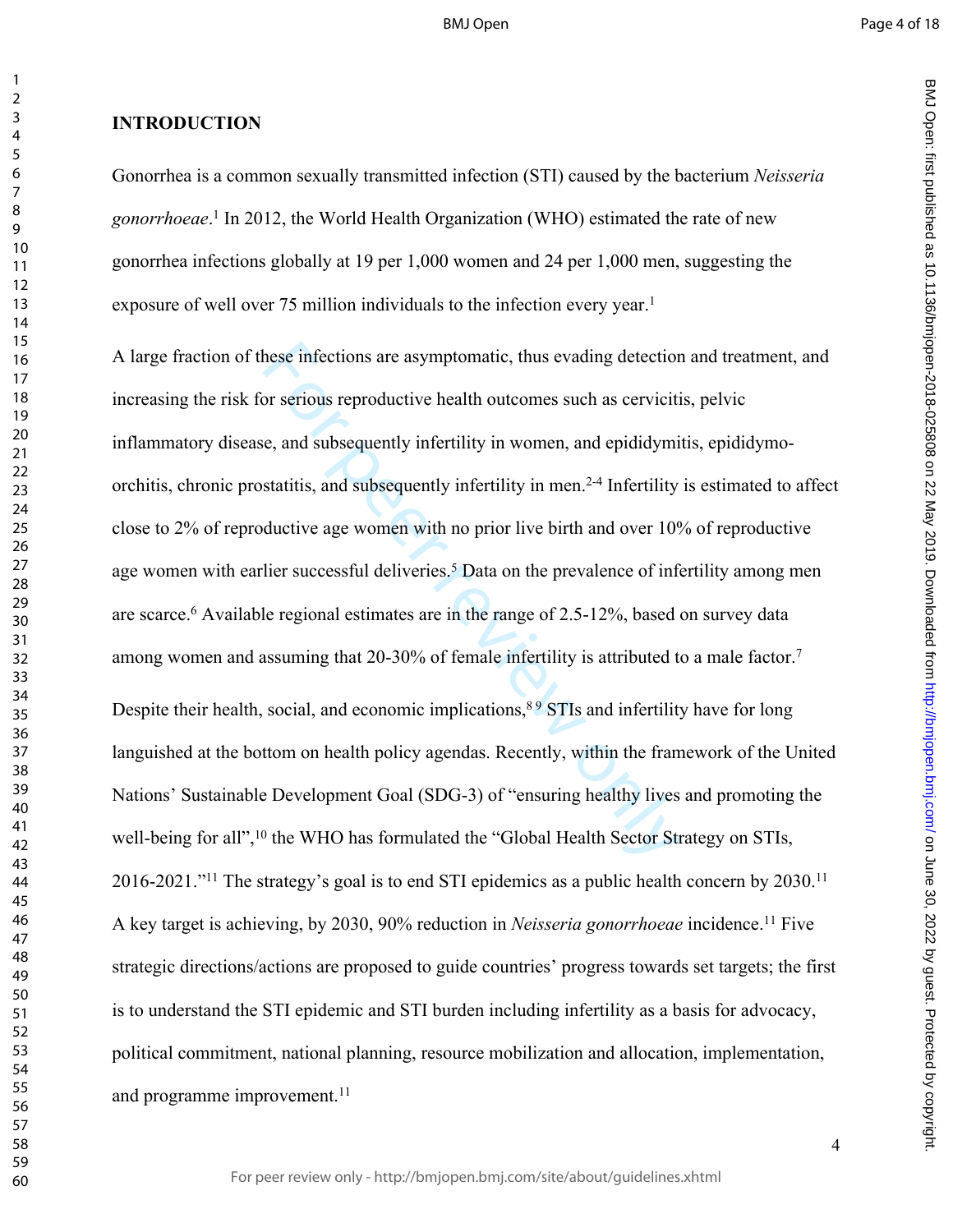Page 5 of 18

#### BMJ Open

For all the statement key factors, and 3) to identify sour and quantify their contribution to the variability in gono as study does not aim to investigate the causal link between is study does not aim to investigate the c Against this background, our proposed systematic review aims to characterize comprehensively the global epidemiology of gonorrhea infection in infertile populations defined broadly to also include partners/infertility clinic attendees. Our specific objectives are 1) to conduct a global systematic review and synthesis of evidence of gonorrhea infection prevalence in infertile populations, 2) to generate estimates for the pooled mean prevalence of gonorrhea in infertile populations globally, as well as stratified by WHO region, type of assay, sex, infertility type, and infertility diagnosis among other relevant key factors, and 3) to identify sources of betweenstudy heterogeneity and quantify their contribution to the variability in gonorrhea prevalence. Strictly speaking, this study does not aim to investigate the causal link between gonorrhea infection and infertility. Investigating such direct causal link has proved difficult, as prospective studies are not possible, for ethical reasons, given that gonorrhea is a curable infection. Our study thus provides only indirect suggestive evidence for a potential link between gonorrhea infection and infertility. However, current gonorrhea infection is often predictive of past exposure to the infection and vice versa.12-14 Most these exposures are asymptomatic, and thus of unknown duration and persistence.

#### **METHODS**

The development of this protocol was informed by the Cochrane Collaboration guidelines,<sup>15</sup> with section items reported based on the Preferred Reporting Items for Systematic Reviews and Metaanalyses Protocols (PRISMA-P) guidelines.<sup>16</sup> The checklist for PRISMA-P can be found in Table 1. The timeline for conducting the review of the literature is from the 26<sup>th</sup> of March 2018 to the 28th of July 2019.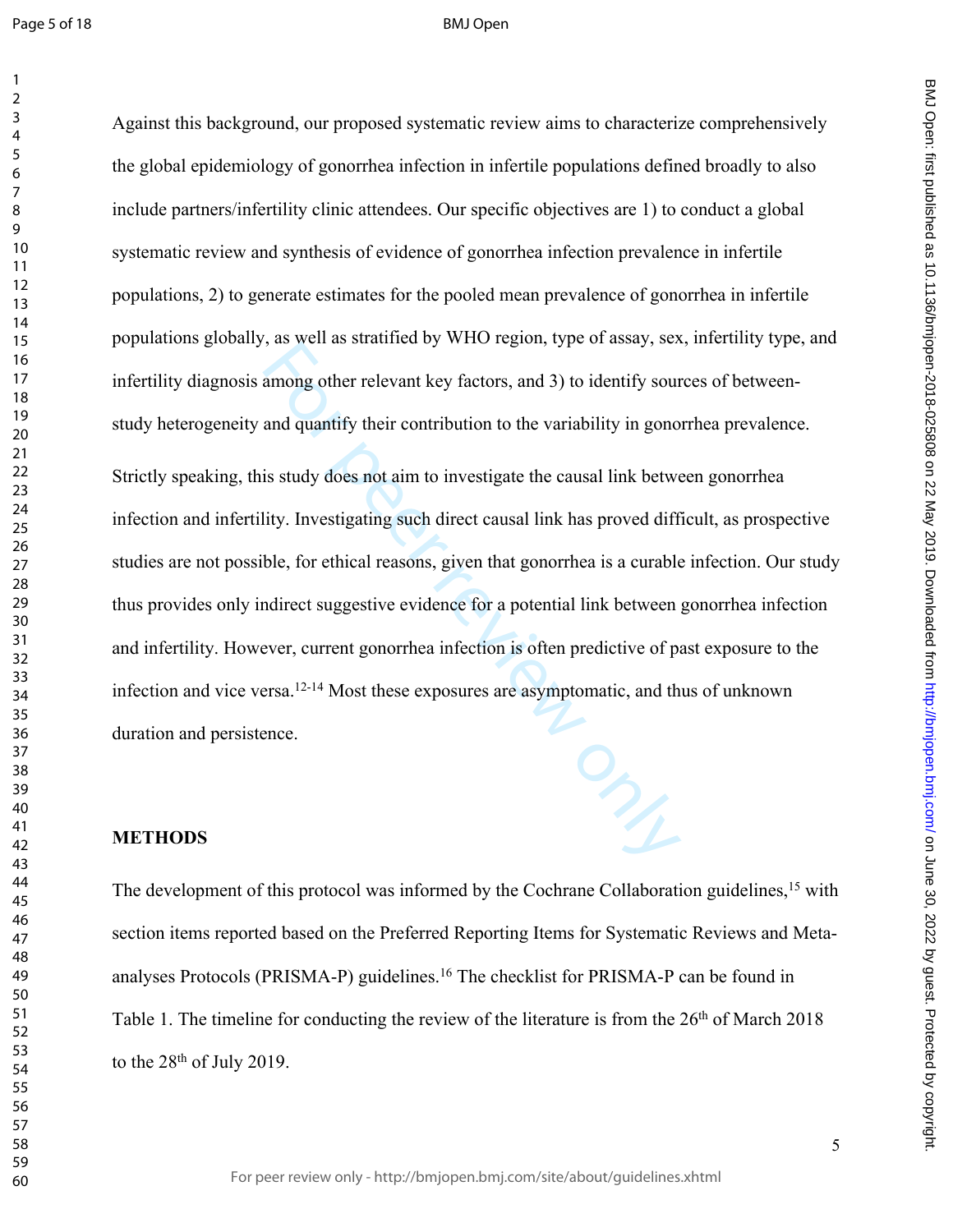BMJ Open: first particled as 10.1136/biright. Protected by 2019. Downloaded from Dewall and Amaged from the changed from the 10.020 S25808 on 22 May 10.1136/biright. Protected by concept in the changed from the changed fro

BMJ Open: first published as 10.1136/bmjopen-2018-025808 on 22 May 2019. Downloaded from http://bmjopen.bmj.com/ on June 30, 2022 by guest. Protected by copyright

#### **Review questions**

The research questions are: What is the scope of evidence for gonorrhea infection among infertile populations? What are the pooled mean gonorrhea infection levels among infertile populations globally, and do these estimates vary by WHO region, assay type, sex, infertility type, and infertility diagnosis among other relevant factors? What sources contribute to the heterogeneity in gonorrhea prevalence among infertile populations?

#### **Data sources and search strategy**

norrhea prevalence among infertile populations?<br>
garch strategy<br>
global literature by surveying PubMed, Embase, and WH<br>
and index terms, that is MeSH/Emtree terms exploded to to<br>
las relevant free text terms for "gonorrhea We will search the global literature by surveying PubMed, Embase, and WHO Index Medicus databases using broad index terms, that is MeSH/Emtree terms exploded to cover all subheadings, as well as relevant free text terms for "gonorrhea", "neisseria gonorrhoeae", "pelvic inflammatory disease", " gonococcus", "gonococci", "gonococcal", "epididymitis", "orchitis", "seminal vesicle disease", and "seminal vasculitis" matched with "infertility", "fertility" and "assisted reproductive techniques/infertility therapy", with no language or year restriction. Our search strategy was drafted to capture any study among infertile populations that could include gonorrhea as a primary or secondary outcome. Epidemiology terms restricting the search to outcomes of interest such as "incidence" or "prevalence" were not used to ensure the search comprehensiveness. Our detailed search strategy can be found in Box 1. This initial search was conducted on the 8th of May 2018 and will be updated prior to manuscript publication.

The bibliography lists of all articles included in the review and all relevant reviews of literature will be further hand searched to avoid missing any articles with relevant information.

#### **Eligibility criteria**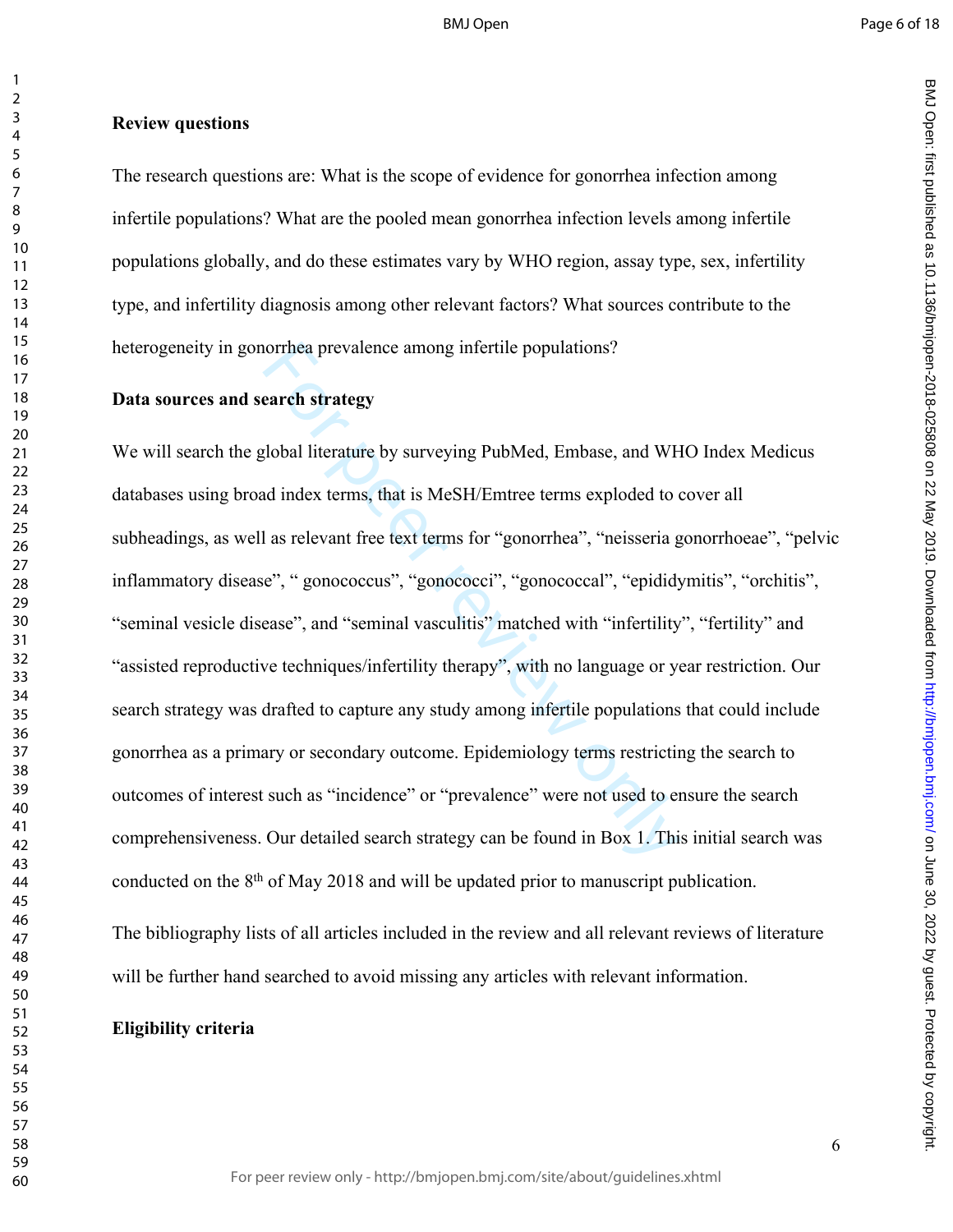rative staates, included tevrews whose olongsuphry interactional articles that can be potentially relevant, studies is<br>y sterilization, studies based on self-reported exposure to<br>in samples of less than ten participants as Any document reporting a measure of gonorrhea prevalence in infertile populations based on primary data will be eligible for inclusion in the review. Our definition of infertile populations is broad and includes men and/or women undergoing any infertility evaluation or treatment, that is infertility clinic attendees and their partners. No restrictions based on study setting, time frame, or language will be applied. Our exclusion criteria cover case reports, case series, editorials, commentaries, qualitative studies, literature reviews whose bibliography lists will still be hand searched for any additional articles that can be potentially relevant, studies in populations exposed to voluntary sterilization, studies based on self-reported exposure to gonorrhea, studies assessing gonorrhea in samples of less than ten participants as these have too small of a sample to provide a meaningful measure of prevalence, and studies assessing the infection in tissue samples from the upper genital tract given our interest in current urogenital infection with gonorrhea.

#### **Study outcomes and prioritization**

Our outcome of interest includes any gonorrhea prevalence measure that is the number of existing current urogenital gonorrhea infections or gonococcal antibodies identified among an infertile population.

Multiple gonorrhea prevalence measures ascertained using different assay types (for example polymerase chain reaction (PCR), culture, gram stain, immunoglobulin among others) will be extracted as separate studies to be used for different analyses. Assays applied to different biological specimen types will be considered based on a predefined sequential order that prioritizes, for men, urogenital gonorrhea infection detected in urethral swabs, followed by urine and then semen samples, and for women, urogenital infection detected in endocervical swabs,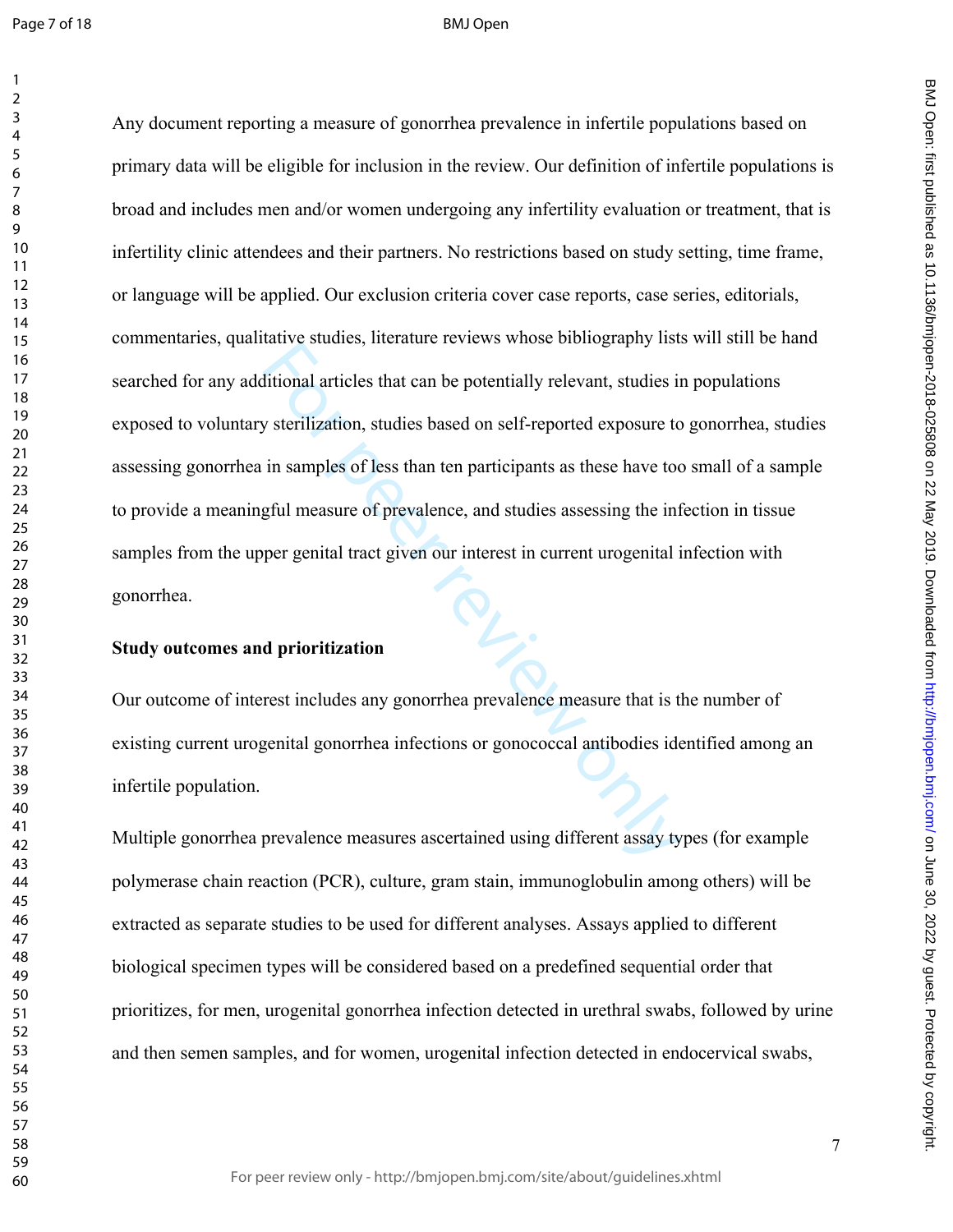followed by vaginal and then urine samples. All serological measures of gonorrhea, if any, will be also extracted.

#### **Study selection**

 $\mathbf{1}$ 

is including one or more of the "author", "year", "title", a<br>licates, we will export the references of remaining citaties<br>s and abstracts will be performed by HC. During this fir<br>d 1 "relevant" if an outcome of interest i The search results identified through electronic databases will be imported into a reference manager, Endnote. Here, screening for duplicate citations will be performed using eight different search combinations including one or more of the "author", "year", "title", and "journal" fields. After excluding duplicates, we will export the references of remaining citations to Excel where the screening of titles and abstracts will be performed by HC. During this first screening stage, articles will be coded 1 "relevant" if an outcome of interest is reported in the abstract, 2 "potentially relevant" if an outcome of interest is not reported in the abstract but could be included in the full-text, and 0 "not relevant" if otherwise. Double screening for a fraction of the articles (25%) will be performed by another co-author (MH), and discrepancies will be discussed among authors. Full-texts of articles identified as "relevant" or "potentially relevant" will be retrieved for further screening. For this systematic review, the term *'report'* will be used to refer to a research document/article that includes one or more outcome measures of interest (here, gonorrhea incidence or prevalence), while the term *'study'* will be used to refer to details related to a specific outcome measure in a specific population. Duplicate study findings will be considered only once, however, all reports of a study will be retained during screening, and eventually the most complete data for each outcome will be extracted from wherever it is most completely reported.

#### **Data extraction and management**

Data from articles identified as relevant during the full-text screening stage will be extracted by HC into a statistical software programme. The following information will be extracted: author(s),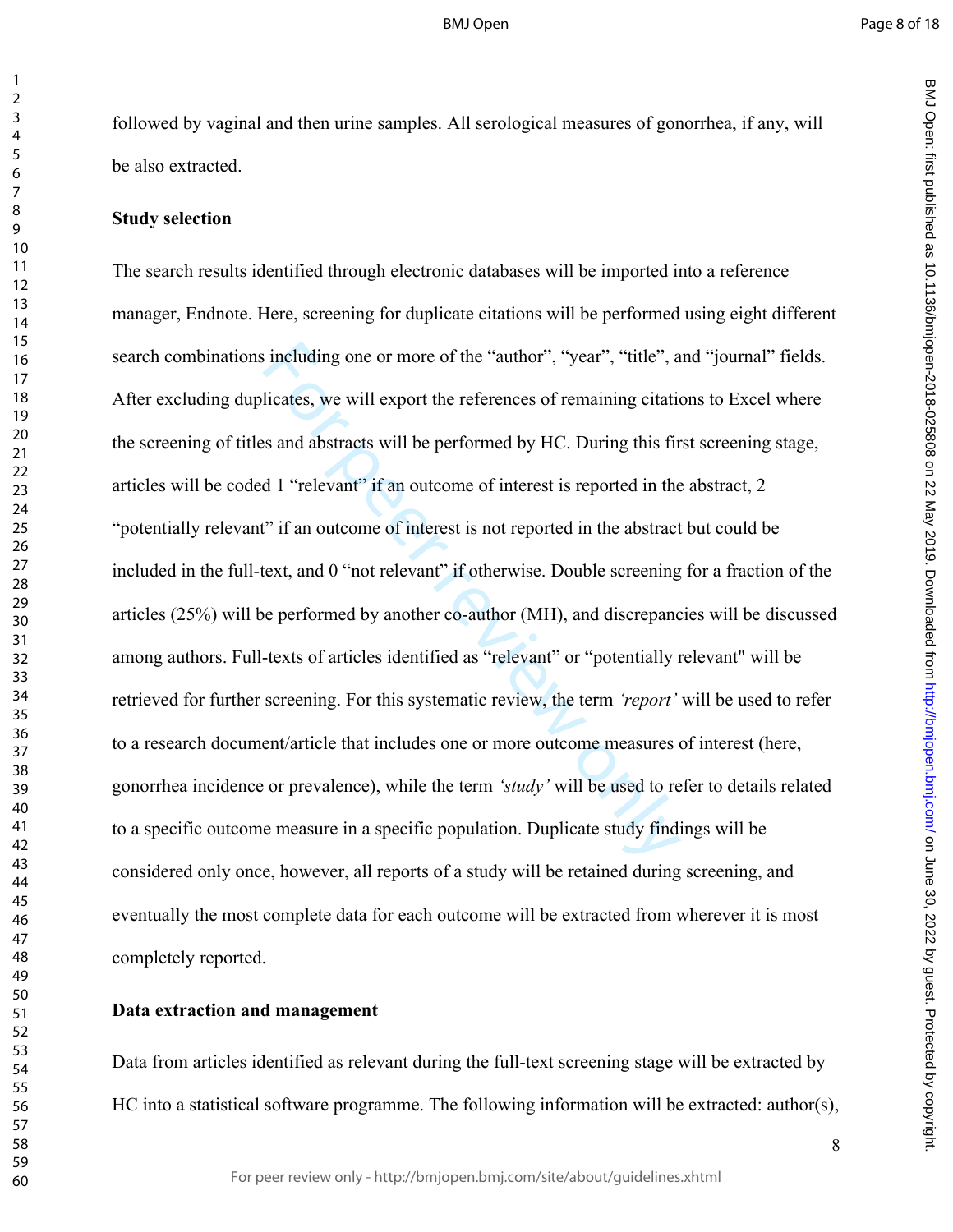publication year, full citation, country, WHO region, year of data collection start and end, study site, study design, sampling methodology, biological specimen type, sample size, study population and its characteristics (sex, age, infertility type, infertility diagnosis, presence of urogenital signs and symptoms), sample size of tested population, number of participants positive for gonorrhea infection, and type of assay used for gonorrhea infection ascertainment. In addition to the overall gonorrhea measure, reported stratified measures will be extracted whenever ten or more individuals have been included per stratum. Double extraction will be performed by MH, and discrepancies will be settled by consensus or by contacting the authors. Data extraction for articles in foreign languages will be performed by native speakers as available.

#### **Risk of bias assessment**

For individuals have been included per stratum. Double end discrepancies will be settled by consensus or by contricles in foreign languages will be performed by native unticles in foreign languages will be performed by na A risk of bias assessment (ROB) for each gonorrhea study included in the review will be conducted informed by the Cochrane approach<sup>15</sup> and existing studies.<sup>17-20</sup> Each study will be rated as having "low" vs. "high" ROB on four quality domains assessing 1) the validity of the infertility definition (follows WHO definition that is failure to conceive after at least one year of regular unprotected intercourse vs. otherwise), 2) the lack of exposure to antimicrobials for at least one week prior to the collection of biological samples (ascertained vs. otherwise), 3) consistency in the assay used for infection ascertainment (same assay used for testing all participants vs. otherwise), and 4) the response rate ( $\geq 80\%$  vs. <80%). Studies with missing information for any of the domains will be considered as having 'unclear' ROB for that specific domain. The precision of measures will be determined based on the sample size of the population tested. A study will be considered of 'high' precision if its original sample included a minimum of 100 tests for gonorrhea infection.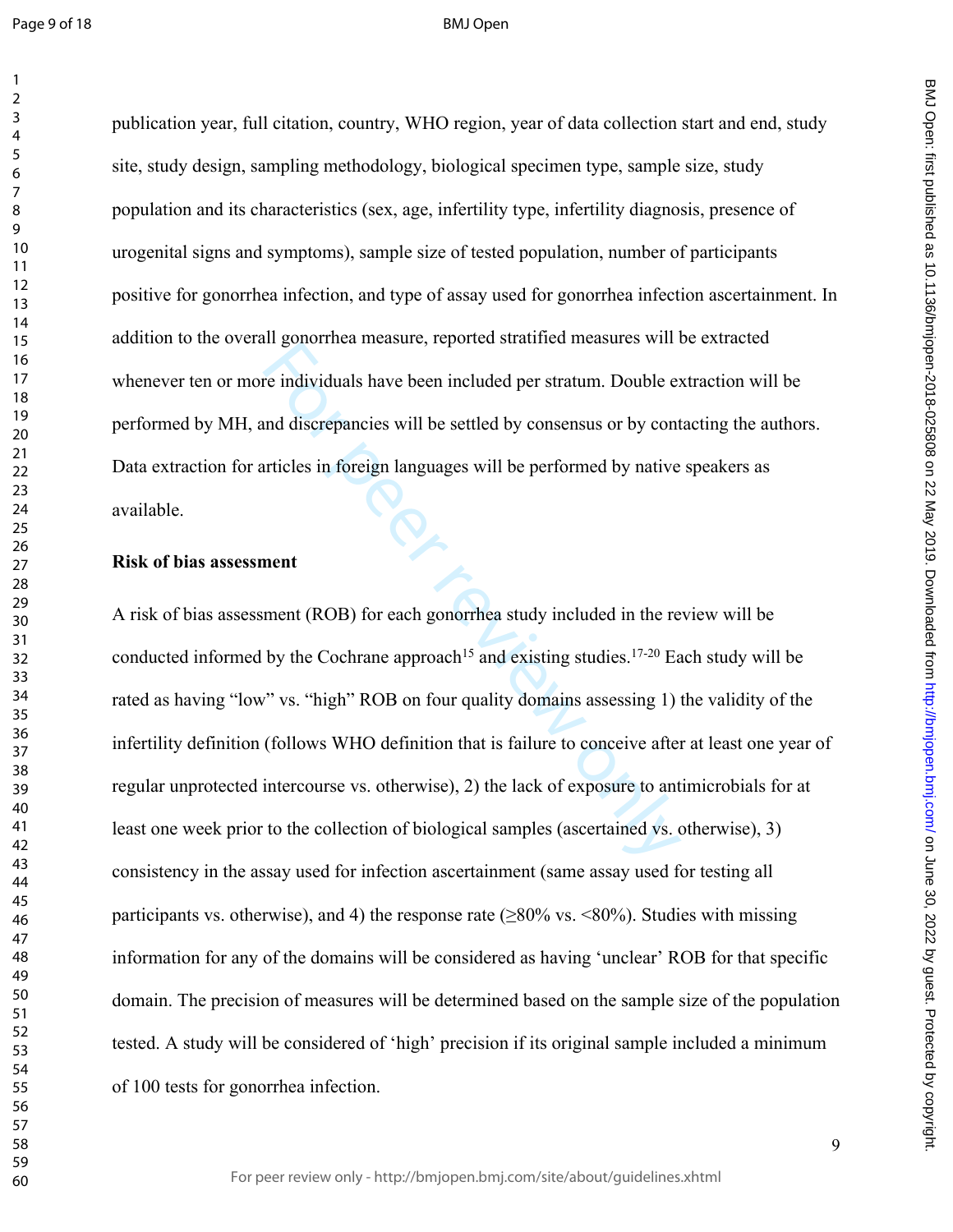BMJ Open: first particled as 10.1136/biright. Protected by 2019. Downloaded from Dewall and Amaged from the changed from the 10.020 S25808 on 22 May 10.1136/biright. Protected by concept in the changed from the changed fro

BMJ Open: first published as 10.1136/bmjopen-2018-025808 on 22 May 2019. Downloaded from http://bmjopen.bmj.com/ on June 30, 2022 by guest. Protected by copyright

#### BMJ Open

 $\mathbf{1}$ 

 $\overline{2}$ 

In addition to reporting findings of the ROB assessment for individual studies, confidence in the body of evidence will be assessed by reporting the fraction of studies with low (or high) ROB in respectively, at least one, two, three or all four quality domain(s).

The impact of ROB and precision domains on observed prevalence will be investigated through forest plots, meta-analyses, and meta-regressions. Results for the ROB and precision assessments will be carefully considered in the interpretation of review findings.

#### **Data synthesis and analysis**

isidered in the interpretation of review findings.<br> **analysis**<br>
ased on the overall sample will be reported in a table for<br>
ng to each study. The scope of evidence will be describe<br>
(ranges and medians) on the extracted da Gonorrhea studies based on the overall sample will be reported in a table format along with key information pertaining to each study. The scope of evidence will be described by conducting descriptive analyses (ranges and medians) on the extracted data. Forest plots will be also produced to visualise prevalence measures and their 95% confidence intervals (CIs) stratified by key study and population characteristics (WHO region, assay type, sex, infertility type, infertility diagnosis, median year of data collection, sample size/precision, presence of urogenital signs and symptoms, and ROB domains).

The global and regional pooled estimates for the mean gonorrhea prevalence and their associated 95% CIs will be then calculated using meta-analysis. Here, the prevalence measure for the overall study sample (for example, gonorrhea prevalence in women) will be replaced by stratified measures (for example, gonorrhea prevalence in women by infertility diagnosis), whenever possible. For each study, only one stratification will be selected based on the following order of priority: country, sex, infertility diagnosis, infertility type, age, and year of data collection. The variances of selected studies will be stabilized using a Freeman-Tukey double arcsine square-root transformation.21 22 Studies then will be weighted using the inverse variance method,  $2^{223}$  and will be subsequently pooled into a summary estimate for the mean using a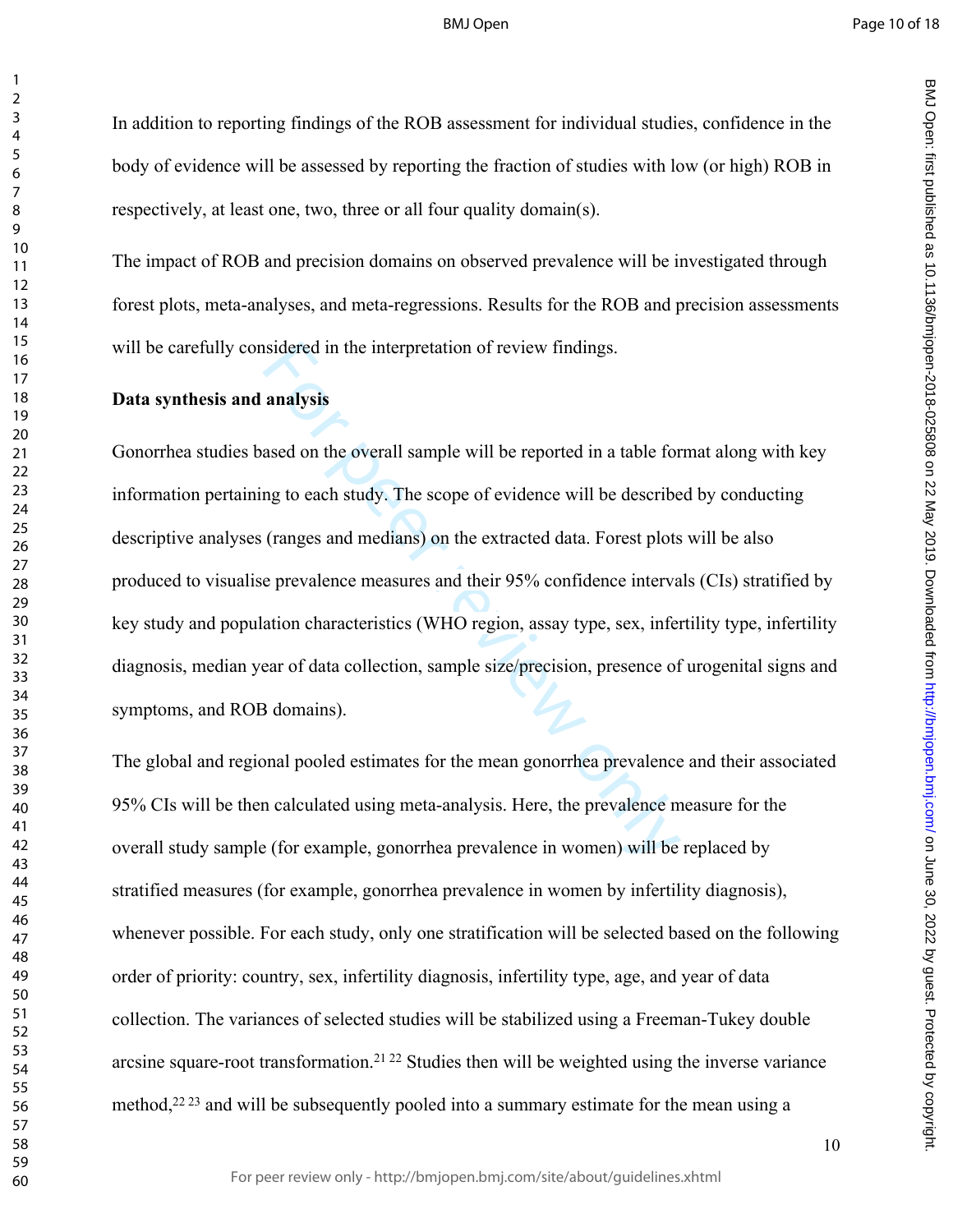Dersimonian-Laird random-effects model.<sup>24</sup> Additional meta-analyses will be implemented to estimate the pooled mean gonorrhea prevalence stratified by assay type, sex, infertility type, and infertility diagnosis among other factors (such as ROB and precision domains).

Heterogeneity across studies will be described by reporting, for each meta-analysis: the Cochran's Q statistic, a measure that assesses the existence of heterogeneity across studies;  $I^2$ , a measure that quantifies the magnitude of between-study variation due to true differences in effect size across studies; and the prediction interval, a measure that estimates the 95% interval of the distribution of true effect sizes.<sup>15 25</sup>

ies the magnitude of between-study variation due to true<br>and the prediction interval, a measure that estimates the !<br>ffect sizes.<sup>1525</sup><br>Ilyses will be conducted to explore potential sources of b<br>ariable analyses will be fi Meta-regression analyses will be conducted to explore potential sources of between-study heterogeneity. Univariable analyses will be first implemented to examine the association of key *a priori* predictors (WHO region, assay type, sex, infertility type, infertility diagnosis, median year of data collection, sample size/precision (small-study effect), presence of urogenital signs and symptoms, and ROB domains) with gonorrhea prevalence. Any association with p-value  $\leq 0.1$  in univariable analyses will be eligible for inclusion in the multivariable model. Here, predictors with a p-value  $\leq 0.05$  will be retained in the final model. Adjusted odds ratios (AOR) and 95% CIs will be reported.

Sensitivity analyses will be considered based on preliminary results.

#### **Patient and public involvement**

By design, no patients and/or public are involved in the proposed study.

#### **Ethics and dissemination**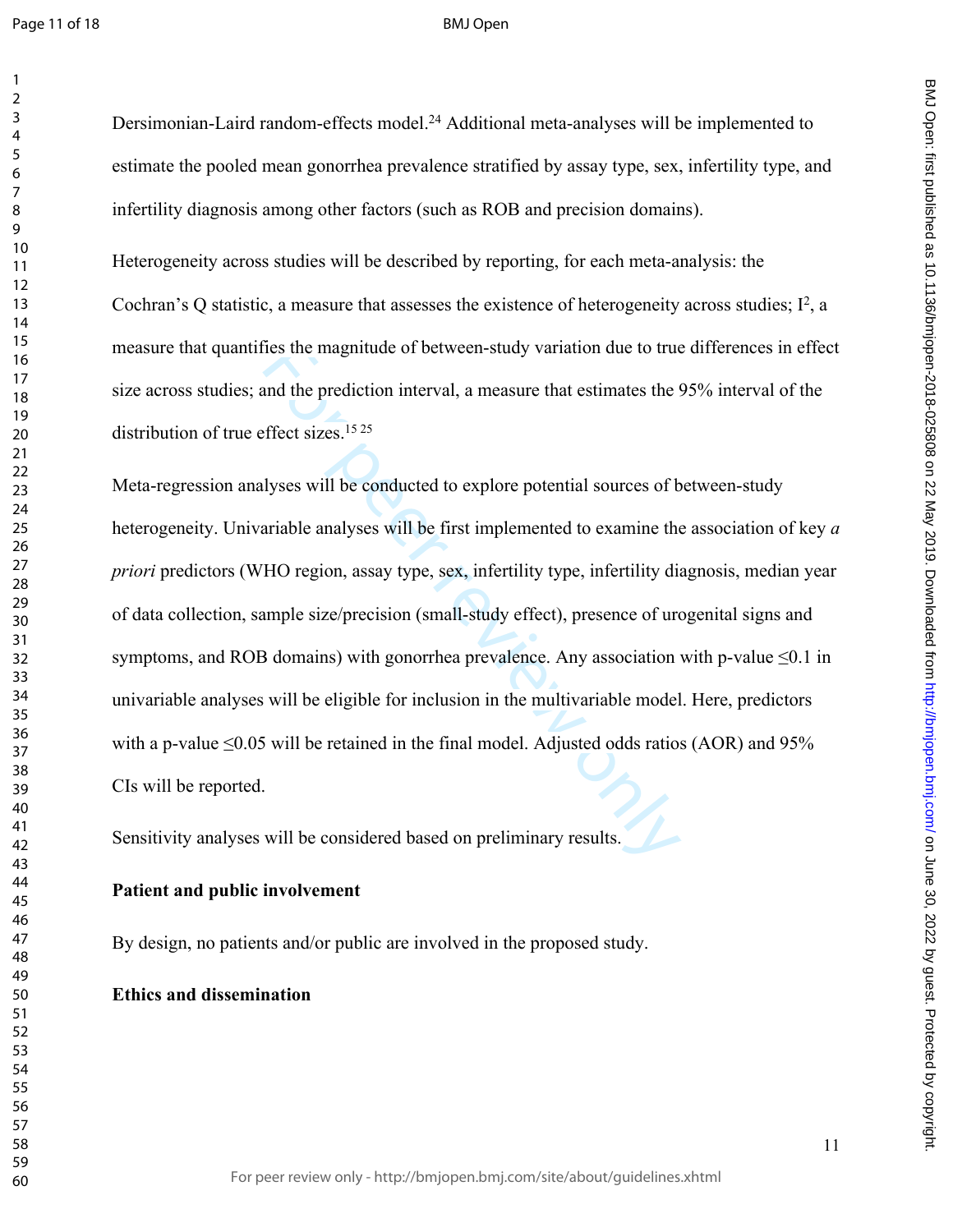An institutional review board clearance is not required as all data are publicly available. The findings will be disseminated through peer-reviewed publications and international scientific meetings and workshops with key stakeholders.

#### **DISCUSSION**

 $\mathbf{1}$ 

Superchea infection in infertile populations. Our study is<br>
iling to the WHO "Global Health Sector Strategy on sext<br>
16-2021", particularly to the key target of reducing gon<br>
2030.<sup>11</sup> Our study will also shed light on the The proposed systematic review is, to our knowledge, the first to characterize comprehensively the epidemiology of gonorrhea infection in infertile populations. Our study is timely and will inform efforts attending to the WHO "Global Health Sector Strategy on sexually transmitted infections (STIs), 2016-2021", particularly to the key target of reducing gonorrhea incidence globally by 90% by 2030.<sup>11</sup> Our study will also shed light on the role of STI epidemiology in infertility, a condition with severe social and economic implications<sup>89</sup> that has for long been a largely neglected area of reproductive health. The ultimate aim of this work is to provide the evidence necessary to inform public health research, policy, and the adequate resource allocation and prioritization.

#### **PROSPERO Registration**

This systematic review protocol is registered on the International Prospective Register of Systematic Reviews (PROSPERO) under the number CRD42018102934, dated 25 July, 2018.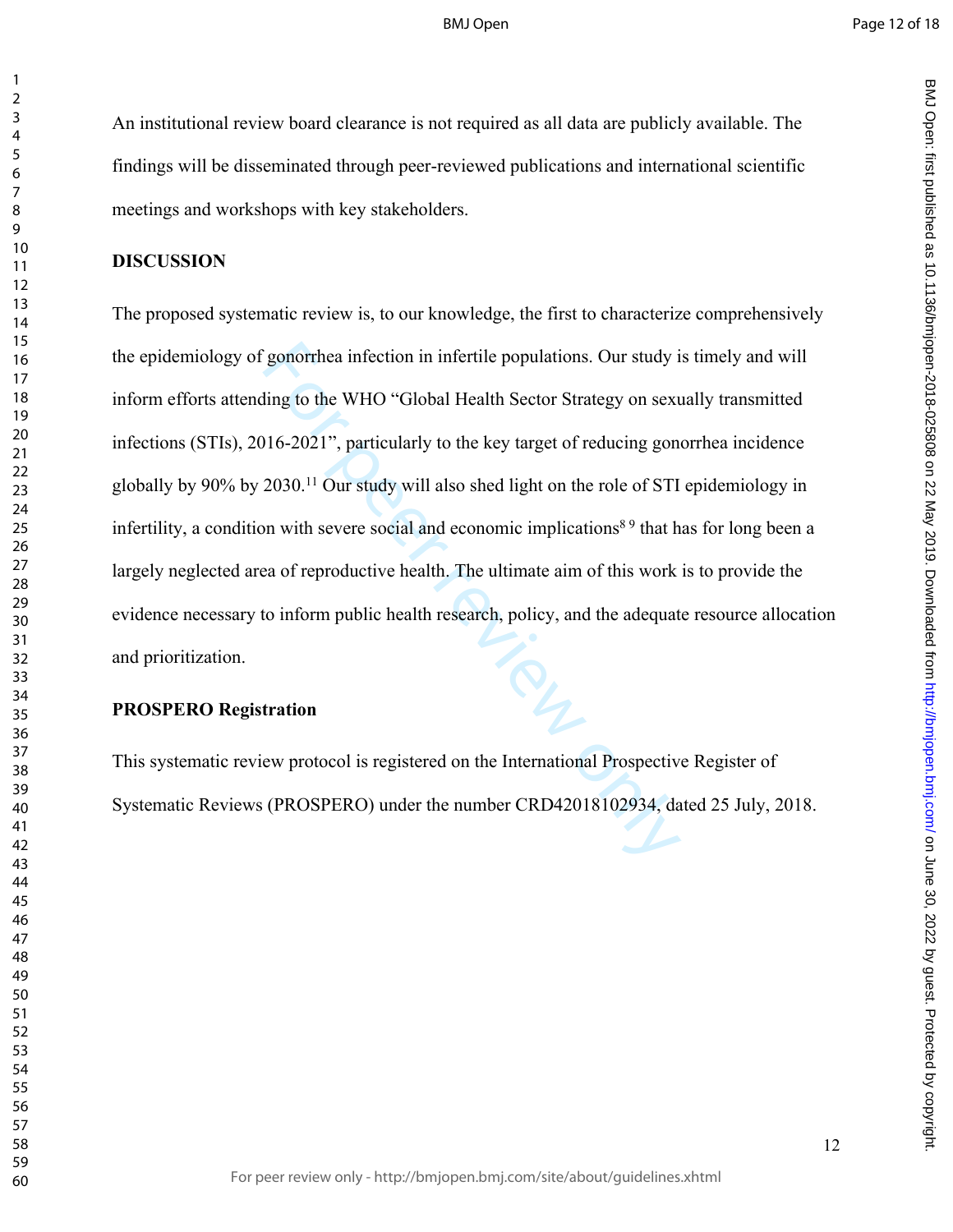1

## **REFRENCES**

- 1. Newman L, Rowley J, Vander Hoorn S, et al. Global Estimates of the Prevalence and Incidence of Four Curable Sexually Transmitted Infections in 2012 Based on Systematic Review and Global Reporting. *PloS one* 2015;10(12):e0143304. doi: 10.1371/journal.pone.0143304
- 2. Centers for Disease Control and Prevention. Gonorrhea- CDC Fact Sheet (Detailed version) 2017 [updated September 26, 2017. Available from: [https://www.cdc.gov/std/gonorrhea/stdfact](https://www.cdc.gov/std/gonorrhea/stdfact-gonorrhea-detailed.htm)[gonorrhea-detailed.htm](https://www.cdc.gov/std/gonorrhea/stdfact-gonorrhea-detailed.htm) accessed 18 December 2017.
- 3. Ness RB, Markovic N, Carlson CL, et al. Do men become infertile after having sexually transmitted urethritis? An epidemiologic examination. *Fertility and sterility* 1997;68(2):205-13. [published Online First: 1997/08/01]
- 4. Ochsendorf FR. Sexually transmitted infections: impact on male fertility. *Andrologia* 2008;40(2):72-5. doi: 10.1111/j.1439-0272.2007.00825.x [published Online First: 2008/03/14]
- 5. Mascarenhas MN, Flaxman SR, Boerma T, et al. National, regional, and global trends in infertility prevalence since 1990: a systematic analysis of 277 health surveys. *PLoS Med* 2012;9(12):e1001356. doi: 10.1371/journal.pmed.1001356
- 6. Inhorn MC, Patrizio P. Infertility around the globe: new thinking on gender, reproductive technologies and global movements in the 21st century. *Human reproduction update* 2015;21(4):411-26. doi: 10.1093/humupd/dmv016
- 7. Agarwal A, Mulgund A, Hamada A, et al. A unique view on male infertility around the globe. *Reproductive biology and endocrinology : RB&E* 2015;13:37. doi: 10.1186/s12958-015-0032-1
- 8. Cui W. Mother or nothing: the agony of infertility. *Bulletin of the World Health Organization* 2010;88(12):881-2. doi: 10.2471/BLT.10.011210
- 9. Katz P, Showstack J, Smith JF, et al. Costs of infertility treatment: results from an 18-month prospective cohort study. *Fertility and sterility* 2011;95(3):915-21. doi: 10.1016/j.fertnstert.2010.11.026
- 10. United Nations General Assembly. Transforming our world: the 2030 Agenda for Sustainable Development, 2015.
- 11. World Health Organization. Global health sector strategy on Sexually Transmitted Infections, 2016- 2021. Geneva, Switzerland: World Health Organization,, 2016:60.
- Sor/100/11<br>
andly transmitted infections: impact on male fertility. Androla<br>
1.439-0272.2007.00825.x [published Online First: 2008/03/5<br>
Flaxman SR, Boerma T, et al. National, regional, and global trace 1990: a systematic 12. Fowler T, Caley M, Johal R, et al. Previous history of gonococcal infection as a risk factor in patients presenting with gonorrhoea. *International journal of STD & AIDS* 2010;21(4):277-8. doi: 10.1258/ijsa.2009.009235
- 13. Hosenfeld CB, Workowski KA, Berman S, et al. Repeat infection with Chlamydia and gonorrhea among females: a systematic review of the literature. *Sexually transmitted diseases* 2009;36(8):478-89. doi: 10.1097/OLQ.0b013e3181a2a933
- 14. Walker CK, Sweet RL. Gonorrhea infection in women: prevalence, effects, screening, and management. *Int J Womens Health* 2011;3:197-206. doi: 10.2147/IJWH.S13427
- 15. Higgins JPT, Green S, Cochrane Collaboration. Cochrane handbook for systematic reviews of interventions. Chichester, England ; Hoboken, NJ: Wiley-Blackwell 2008.
- 16. Shamseer L, Moher D, Clarke M, et al. Preferred reporting items for systematic review and metaanalysis protocols (PRISMA-P) 2015: elaboration and explanation. *BMJ (Clinical research ed)* 2015;350:g7647. doi: 10.1136/bmj.g7647
- 17. Khadr L, Harfouche M, Omori R, et al. The epidemiology of herpes simplex virus type 1 in Asia: systematic review, meta-analyses, and meta-regressions. *Clinical infectious diseases : an official publication of the Infectious Diseases Society of America* 2018 doi: 10.1093/cid/ciy562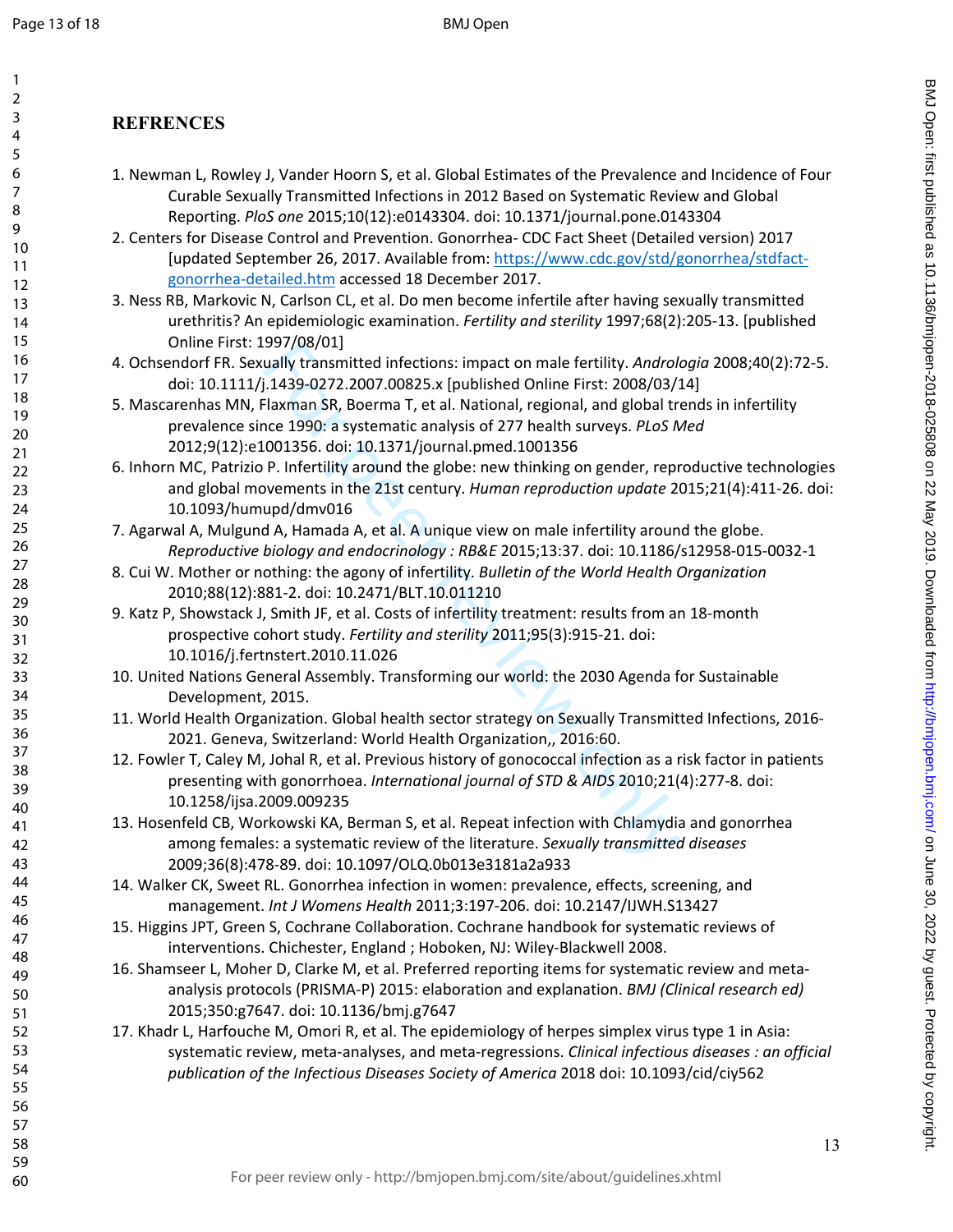18. Mumtaz GR, Weiss HA, Thomas SL, et al. HIV among people who inject drugs in the Middle East and North Africa: systematic review and data synthesis. *PLoS Med* 2014;11(6):e1001663. doi: 10.1371/journal.pmed.1001663

 $\mathbf{1}$ 

- 19. Chaabane S, Harfouche M, Chemaitelly H, et al. Herpes simplex virus type 1 epidemiology in the Middle East and North Africa: systematic review, meta-analyses, and meta-regressions. *Sci Rep* 2019;9(1):1136. doi: 10.1038/s41598-018-37833-8
- 20. Kouyoumjian SP, Chemaitelly H, Abu-Raddad LJ. Characterizing hepatitis C virus epidemiology in Egypt: systematic reviews, meta-analyses, and meta-regressions. *Sci Rep* 2018;8(1):1661. doi: 10.1038/s41598-017-17936-4
- 21. Tukey MFFaJW. Transformations Related to the Angular and the Square Root. *The Annals of Mathematical Statistics* 1950;21(4):607-11.
- 22. Miller JJ. The Inverse of the Freeman Tukey Double Arcsine Transformation. *The American Statistician* 1978;32(4)
- 23. Barendregt JJ, Doi SA, Lee YY, et al. Meta-analysis of prevalence. *J Epidemiol Community Health* 2013;67(11):974-8. doi: 10.1136/jech-2013-203104
- 24. DerSimonian R, Laird N. Meta-analysis in clinical trials. *Control Clin Trials* 1986;7(3):177-88.
- 25. Michael Borenstein LVH, Julian P. T. Higgins, Hannah R. Rothstein. Introduction to meta-analysis. Chichester, U.K: John Wiley & Sons 2009.

From Putical Prints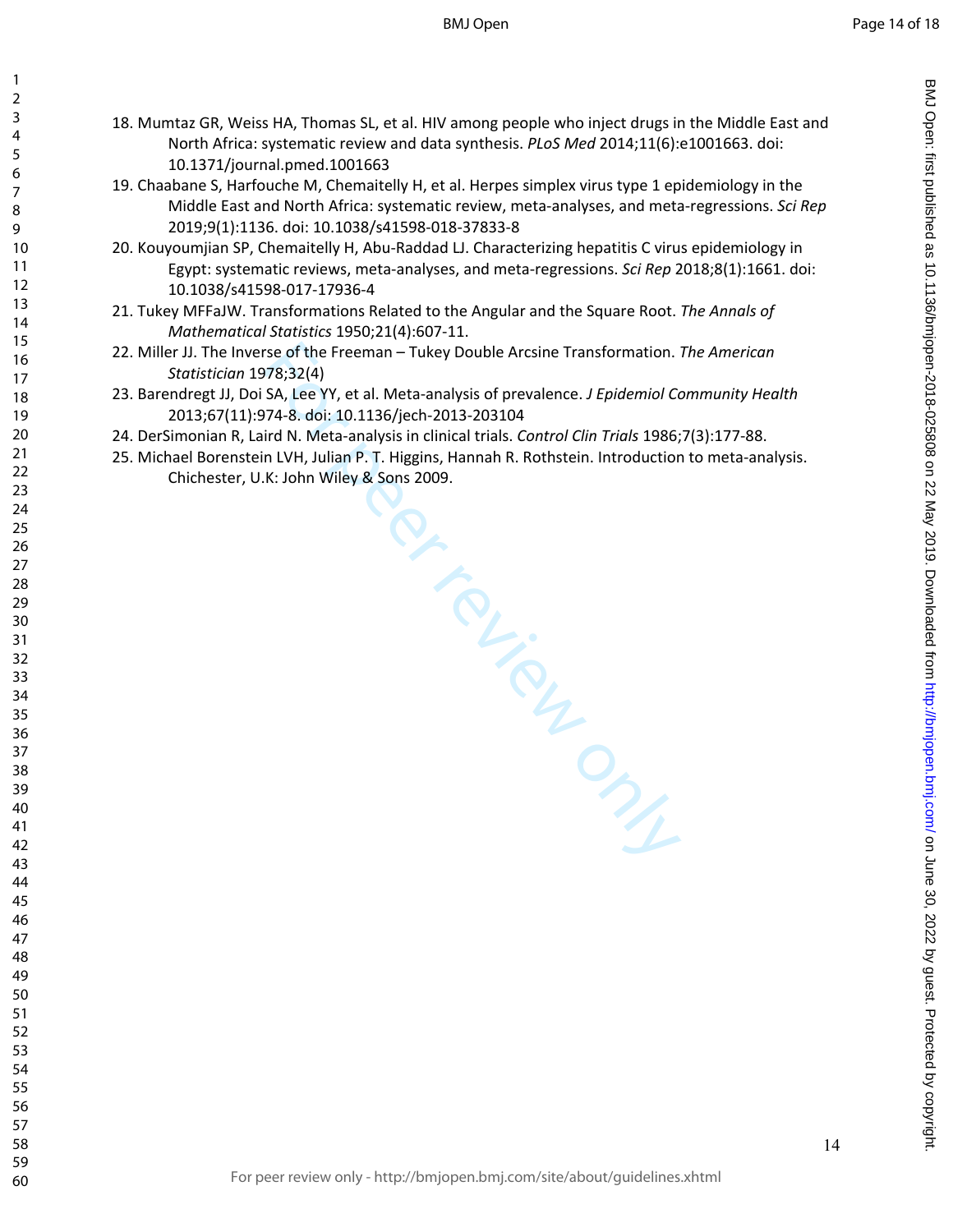$\mathbf{1}$ 

## **Contributors**

The proposed study was conceived by LJA, and designed by HC and LJA. HC developed the search strategy with input from LJA, IT, KB, JK, and TCM. Literature searches and duplicate screening was conducted by HC. Strategies for the conduct of data screening, data extraction, quality risk assessment, data synthesis, and statistical analyses were developed by HC and LJA. HC wrote the first draft of this protocol and of the PROSPERO registration form. HC, LJA, IT, KB, JK, MH, and TCM contributed to discussion of the study process and to the writing of the manuscript. All authors have read and approved the final manuscript.

## **Funding**

For Prince This publication was made possible by funding from the World Health Organization. This work was also funded by the UNDP-UNFPA-UNICEF-WHO-World Bank Special Programme of Research, Development and Research Training in Human Reproduction, a cosponsored programme executed by the World Health Organization. TCM, JK, and IT are staff members of the World Health Organization. The authors alone are responsible for the views expressed in this publication and they do not necessarily represent the views, decisions or policies of the World Health Organization.

### **Competing interests**

The authors have no competing interests to declare.

### **Patient consent**

Not applicable

### **Ethics approval**

Not applicable

### **Disclaimer**

TCM, JK, and IT are staff members of the World Health Organization. The authors alone are responsible for the views expressed in this publication and they do not necessarily represent the views, decisions or policies of the World Health Organization.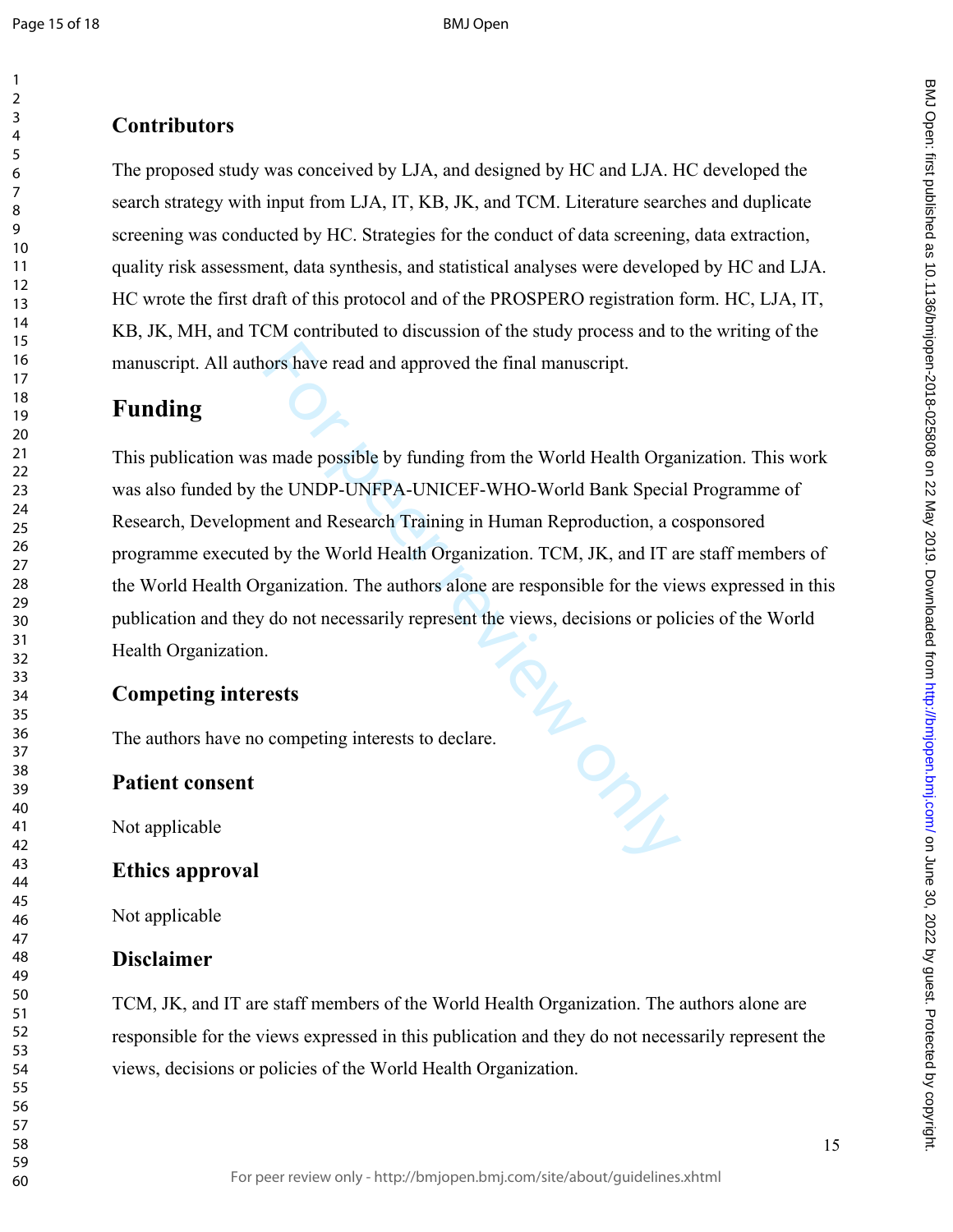|                                      |                | 136/bmjopen-2018-<br><b>BMJ Open</b>                                                                                                                                                                                                                                                                                                                                                                                                                                 |                  |
|--------------------------------------|----------------|----------------------------------------------------------------------------------------------------------------------------------------------------------------------------------------------------------------------------------------------------------------------------------------------------------------------------------------------------------------------------------------------------------------------------------------------------------------------|------------------|
|                                      |                | Table 1. Preferred Reporting Items for Systematic review and Meta-Analysis Protocols checklist <sup>16</sup>                                                                                                                                                                                                                                                                                                                                                         |                  |
| Section and topic Item               | N <sub>0</sub> | 10820<br><b>Checklist item</b>                                                                                                                                                                                                                                                                                                                                                                                                                                       | <b>Addressed</b> |
| <b>ADMINISTRATIVE INFORMATION</b>    |                |                                                                                                                                                                                                                                                                                                                                                                                                                                                                      | in page          |
| Title:                               |                | $\overline{a}$                                                                                                                                                                                                                                                                                                                                                                                                                                                       |                  |
| Identification                       |                | $\mathbb Z$<br>1a Identify the report as a protocol of a systematic review                                                                                                                                                                                                                                                                                                                                                                                           |                  |
| Update                               |                | KeM<br>1b If the protocol is for an update of a previous systematic review, identify as such                                                                                                                                                                                                                                                                                                                                                                         | NA               |
| Registration                         |                | 2019<br>If registered, provide the name of the registry (such as PROSPERO) and registration number                                                                                                                                                                                                                                                                                                                                                                   | 3, 12            |
| Authors:                             |                | $\Box$                                                                                                                                                                                                                                                                                                                                                                                                                                                               |                  |
| Contact                              |                | 3a Provide name, institutional affiliation, e-mail address of all protocol authors; provide physical mailing address of<br>corresponding author                                                                                                                                                                                                                                                                                                                      | 1                |
| Contributions                        |                | 3b Describe contributions of protocol authors and identify the guarantor of the review                                                                                                                                                                                                                                                                                                                                                                               | 1, 15            |
| Amendments                           | $\overline{4}$ | If the protocol represents an amendment of a previously completed or published protocol, identify as such and list changes;<br>otherwise, state plan for documenting important protocol amendments                                                                                                                                                                                                                                                                   | <b>NA</b>        |
| Support:                             |                |                                                                                                                                                                                                                                                                                                                                                                                                                                                                      |                  |
| Sources                              |                | 5a Indicate sources of financial or other support for the review                                                                                                                                                                                                                                                                                                                                                                                                     | 15               |
| Sponsor                              |                | 5b Provide name for the review funder and/or sponsor                                                                                                                                                                                                                                                                                                                                                                                                                 | 15               |
| Role of sponsor<br>or funder         |                | http://bmjopen.<br>5c Describe roles of funder(s), sponsor(s), and/or institution(s), if any, in developing the protocol                                                                                                                                                                                                                                                                                                                                             | 15               |
| <b>INTRODUCTION</b>                  |                | <u>з</u>                                                                                                                                                                                                                                                                                                                                                                                                                                                             |                  |
| Rationale                            | 6              | Describe the rationale for the review in the context of what is already known                                                                                                                                                                                                                                                                                                                                                                                        | $4 - 5$          |
| Objectives                           | 7              | Provide an explicit statement of the question(s) the review will address with reference to participants, interventions,<br>comparators, and outcomes (PICO)                                                                                                                                                                                                                                                                                                          | $5-6$            |
| <b>METHODS</b>                       |                | ыă                                                                                                                                                                                                                                                                                                                                                                                                                                                                   |                  |
| Eligibility criteria                 | 8              | Specify the study characteristics (such as PICO, study design, setting, time frame) and report characteristics (such as years<br>considered, language, publication status) to be used as criteria for eligibility for the review<br>considered, language, publication status) to be used as criteria for eligibility for the review<br>Describe all intended information sources (such as electronic databases, contact with study authors, trial registers or other | $6 - 7$          |
| Information<br>sources               | 9              | grey literature sources) with planned dates of coverage                                                                                                                                                                                                                                                                                                                                                                                                              | 6                |
| Search strategy                      |                | 10 Present draft of search strategy to be used for at least one electronic database, including planned limits, such that it could be 6 & Box 1<br>repeated                                                                                                                                                                                                                                                                                                           |                  |
| Study records:<br>Data<br>management |                | Protected<br>11a Describe the mechanism(s) that will be used to manage records and data throughout the review                                                                                                                                                                                                                                                                                                                                                        | $7 - 8$          |
| Selection<br>process                 |                | 11b State the process that will be used for selecting studies (such as two independent reviewers) through eachgphase of the<br>review (that is, screening, eligibility and inclusion in meta-analysis)                                                                                                                                                                                                                                                               | 8                |
|                                      |                | copyright                                                                                                                                                                                                                                                                                                                                                                                                                                                            |                  |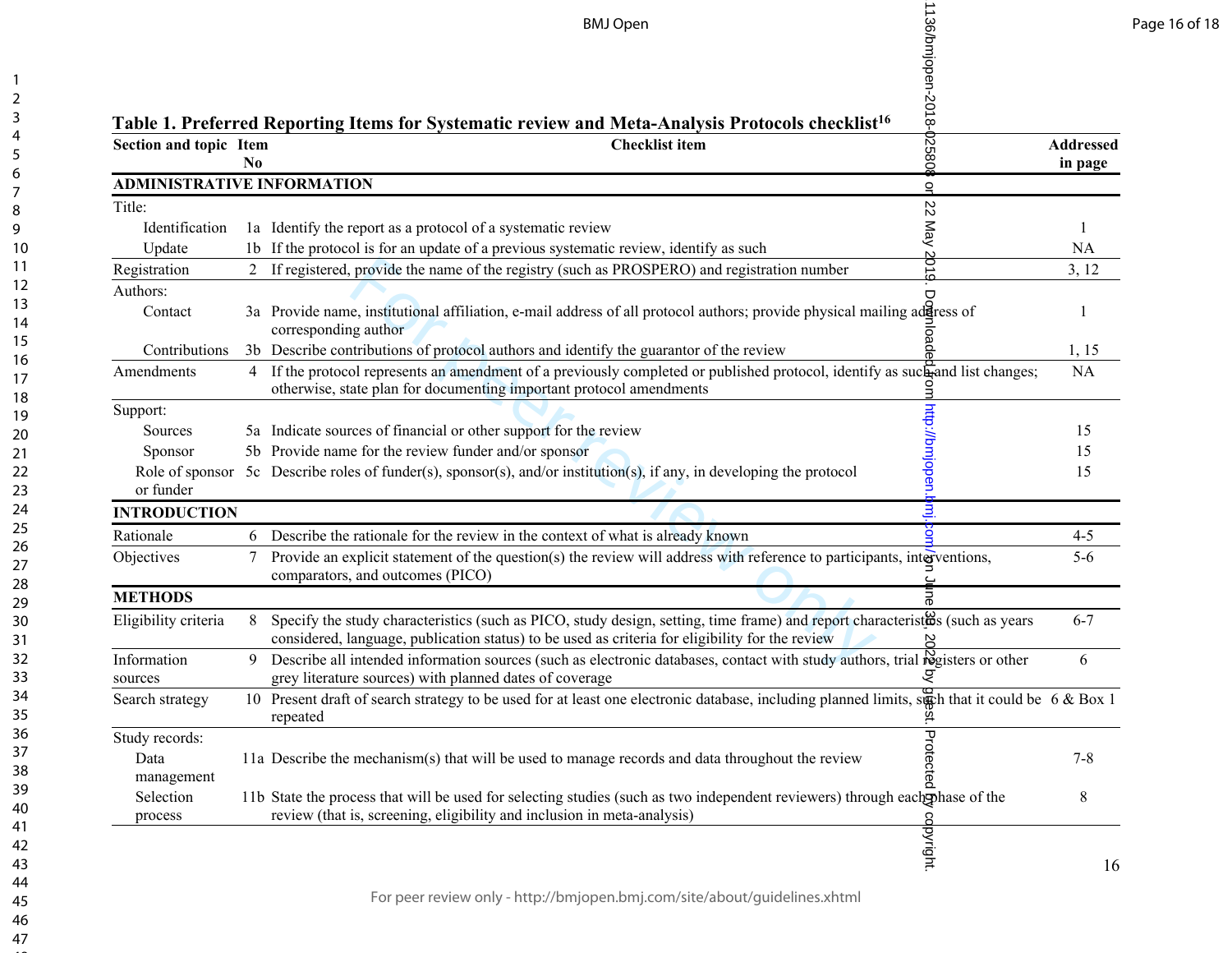| Page 17 of 18 |  |  |  |
|---------------|--|--|--|
|---------------|--|--|--|

|                                         | 1136/bmjopen-20<br><b>BMJ Open</b>                                                                                                                                                                                                                                                                                                                    |                  |
|-----------------------------------------|-------------------------------------------------------------------------------------------------------------------------------------------------------------------------------------------------------------------------------------------------------------------------------------------------------------------------------------------------------|------------------|
|                                         | Data collection 11c Describe planned method of extracting data from reports (such as piloting forms, done independently, in $\vec{\mathbf{q}}$ uplicate), any                                                                                                                                                                                         | $8-9$            |
| process<br>Data items                   | processes for obtaining and confirming data from investigators<br>12 List and define all variables for which data will be sought (such as PICO items, funding sources), any pregulanned data<br>assumptions and simplifications                                                                                                                       | $8-9$            |
| Outcomes and<br>prioritization          | 13 List and define all outcomes for which data will be sought, including prioritization of main and additional soutcomes, with<br>rationale                                                                                                                                                                                                           | $\overline{7}$   |
| Risk of bias in<br>individual studies   | 14 Describe anticipated methods for assessing risk of bias of individual studies, including whether this will $\mathcal{R}$ done at the<br>outcome or study level, or both; state how this information will be used in data synthesis<br>§o‡                                                                                                          | $9 - 10$         |
| Data synthesis                          | 15a Describe criteria under which study data will be quantitatively synthesised<br>$\circ$<br>15b If data are appropriate for quantitative synthesis, describe planned summary measures, methods of handling data and<br>methods of combining data from studies, including any planned exploration of consistency (such as $I^2$ , Kendall's $\tau$ ) | 10<br>$10 - 11$  |
|                                         | 15c Describe any proposed additional analyses (such as sensitivity or subgroup analyses, meta-regression)<br>15d If quantitative synthesis is not appropriate, describe the type of summary planned                                                                                                                                                   | -11<br><b>NA</b> |
| Meta-bias(es)                           | 16 Specify any planned assessment of meta-bias(es) (such as publication bias across studies, selective reporting within studies)                                                                                                                                                                                                                      | 11               |
| Confidence in<br>cumulative<br>evidence | 17 Describe how the strength of the body of evidence will be assessed (such as GRADE)<br>http://bl                                                                                                                                                                                                                                                    | $9 - 10$         |
| NA: not applicable.                     | mjopen.<br>TRUPONY                                                                                                                                                                                                                                                                                                                                    |                  |
|                                         | bmj.com/ on June 30, 2022 by guest. Protected by copyright                                                                                                                                                                                                                                                                                            |                  |
|                                         |                                                                                                                                                                                                                                                                                                                                                       |                  |